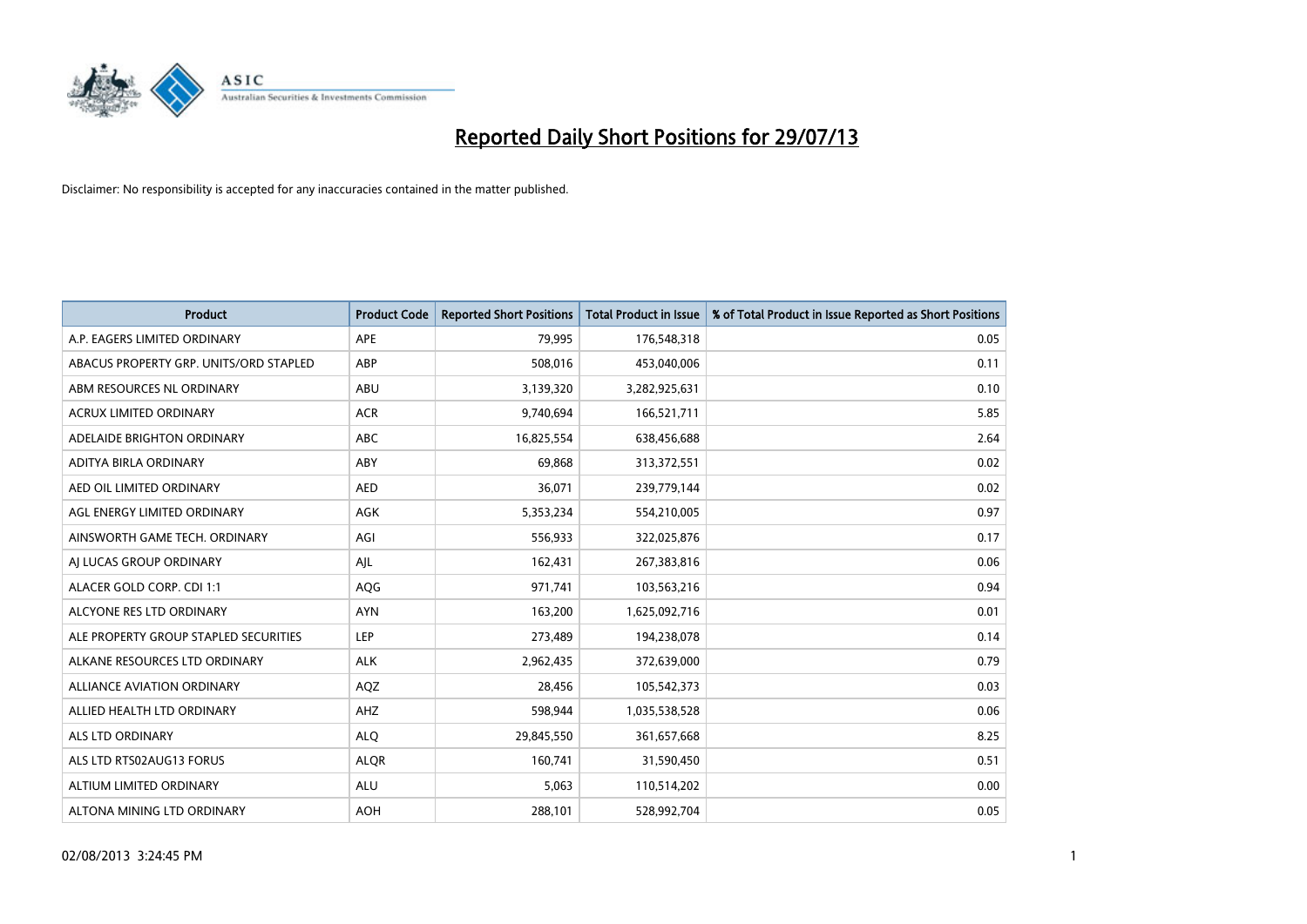

| <b>Product</b>                          | <b>Product Code</b> | <b>Reported Short Positions</b> | <b>Total Product in Issue</b> | % of Total Product in Issue Reported as Short Positions |
|-----------------------------------------|---------------------|---------------------------------|-------------------------------|---------------------------------------------------------|
| ALUMINA LIMITED ORDINARY                | <b>AWC</b>          | 186,621,183                     | 2,806,225,615                 | 6.65                                                    |
| AMALGAMATED HOLDINGS ORDINARY           | AHD                 | 3,998                           | 157,759,109                   | 0.00                                                    |
| AMCOM TELECOMM, ORDINARY                | AMM                 | 1,466,000                       | 244,557,101                   | 0.60                                                    |
| AMCOR LIMITED ORDINARY                  | AMC                 | 3,417,161                       | 1,206,684,923                 | 0.28                                                    |
| AMP LIMITED ORDINARY                    | AMP                 | 21,862,118                      | 2,944,564,649                 | 0.74                                                    |
| AMPELLA MINING ORDINARY                 | AMX                 | 365,381                         | 248,000,493                   | 0.15                                                    |
| ANGLOGOLD ASHANTI CDI 5:1               | AGG                 | 1.000                           | 89,207,765                    | 0.00                                                    |
| ANSELL LIMITED ORDINARY                 | <b>ANN</b>          | 10,915,463                      | 130,617,963                   | 8.36                                                    |
| ANTARES ENERGY LTD ORDINARY             | <b>AZZ</b>          | 394,068                         | 255,000,000                   | 0.15                                                    |
| ANZ BANKING GRP LTD ORDINARY            | ANZ                 | 11,702,826                      | 2,743,487,440                 | 0.43                                                    |
| APA GROUP STAPLED SECURITIES            | APA                 | 10,846,648                      | 835,750,807                   | 1.30                                                    |
| APN NEWS & MEDIA ORDINARY               | <b>APN</b>          | 18,923,295                      | 661,526,586                   | 2.86                                                    |
| AQUARIUS PLATINUM. ORDINARY             | <b>AOP</b>          | 8,644,402                       | 486,851,336                   | 1.78                                                    |
| AOUILA RESOURCES ORDINARY               | <b>AQA</b>          | 15,172,029                      | 411,804,442                   | 3.68                                                    |
| ARAFURA RESOURCE LTD ORDINARY           | ARU                 | 8,367                           | 441,270,644                   | 0.00                                                    |
| ARB CORPORATION ORDINARY                | <b>ARP</b>          | 484,683                         | 72,481,302                    | 0.67                                                    |
| ARDENT LEISURE GROUP STAPLED SECURITIES | AAD                 | 3,975,938                       | 397,803,987                   | 1.00                                                    |
| ARENA REIT ORDINARY UNITS               | <b>ARF</b>          | 1,091,670                       | 206,342,963                   | 0.53                                                    |
| ARISTOCRAT LEISURE ORDINARY             | ALL                 | 7,396,827                       | 551,418,047                   | 1.34                                                    |
| <b>ARRIUM LTD ORDINARY</b>              | ARI                 | 35,248,350                      | 1,355,433,903                 | 2.60                                                    |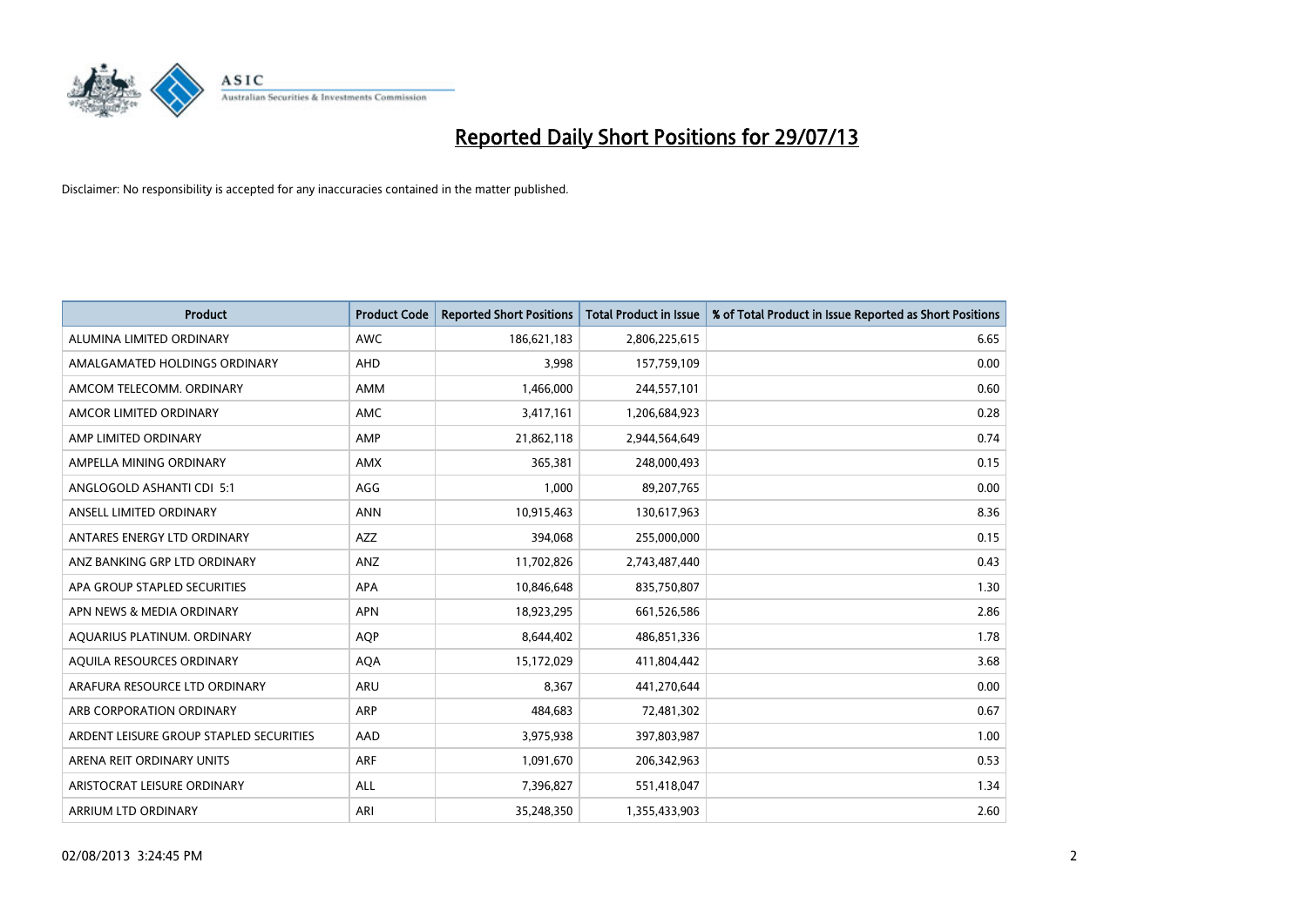

| <b>Product</b>                            | <b>Product Code</b> | <b>Reported Short Positions</b> | <b>Total Product in Issue</b> | % of Total Product in Issue Reported as Short Positions |
|-------------------------------------------|---------------------|---------------------------------|-------------------------------|---------------------------------------------------------|
| ASCIANO LIMITED ORDINARY                  | <b>AIO</b>          | 7,811,085                       | 975,385,664                   | 0.80                                                    |
| ASG GROUP LIMITED ORDINARY                | ASZ                 | 1,196,603                       | 206,720,839                   | 0.58                                                    |
| ASPEN GROUP ORD/UNITS STAPLED             | <b>APZ</b>          | 1,092,757                       | 1,192,665,422                 | 0.09                                                    |
| ASTRO JAP PROP GROUP STAPLED US PROHIBIT. | AJA                 | 2,525                           | 67,211,752                    | 0.00                                                    |
| ASX LIMITED ORDINARY                      | ASX                 | 2,183,981                       | 193,595,162                   | 1.13                                                    |
| ATLAS IRON LIMITED ORDINARY               | <b>AGO</b>          | 34,590,187                      | 909,718,409                   | 3.80                                                    |
| AUCKLAND INTERNATION ORDINARY             | AIA                 | 6,000                           | 1,322,564,489                 | 0.00                                                    |
| AURIZON HOLDINGS LTD ORDINARY             | AZJ                 | 2,801,048                       | 2,137,284,503                 | 0.13                                                    |
| <b>AURORA OIL &amp; GAS ORDINARY</b>      | <b>AUT</b>          | 5,863,957                       | 447,885,778                   | 1.31                                                    |
| AUSDRILL LIMITED ORDINARY                 | <b>ASL</b>          | 20,702,962                      | 312,277,224                   | 6.63                                                    |
| AUSENCO LIMITED ORDINARY                  | AAX                 | 1,273,739                       | 123,527,574                   | 1.03                                                    |
| AUSTAL LIMITED ORDINARY                   | ASB                 | 271,386                         | 346,007,639                   | 0.08                                                    |
| AUSTBROKERS HOLDINGS ORDINARY             | <b>AUB</b>          | 22                              | 58,148,980                    | 0.00                                                    |
| AUSTIN ENGINEERING ORDINARY               | ANG                 | 422,432                         | 73,164,403                    | 0.58                                                    |
| AUSTRALAND PROPERTY STAPLED SECURITY      | <b>ALZ</b>          | 1,311,827                       | 578,324,670                   | 0.23                                                    |
| AUSTRALIAN AGRICULT. ORDINARY             | AAC                 | 2,552,054                       | 313,113,358                   | 0.82                                                    |
| AUSTRALIAN EDUCATION UNITS                | <b>AEU</b>          | 10,000                          | 175,465,397                   | 0.01                                                    |
| AUSTRALIAN INFR LTD ORDINARY              | <b>AIX</b>          | 62,111                          | 620,733,944                   | 0.01                                                    |
| AUSTRALIAN PHARM, ORDINARY                | API                 | 236,972                         | 488,115,883                   | 0.05                                                    |
| AUTOMOTIVE HOLDINGS ORDINARY              | AHE                 | 832,483                         | 260,579,682                   | 0.32                                                    |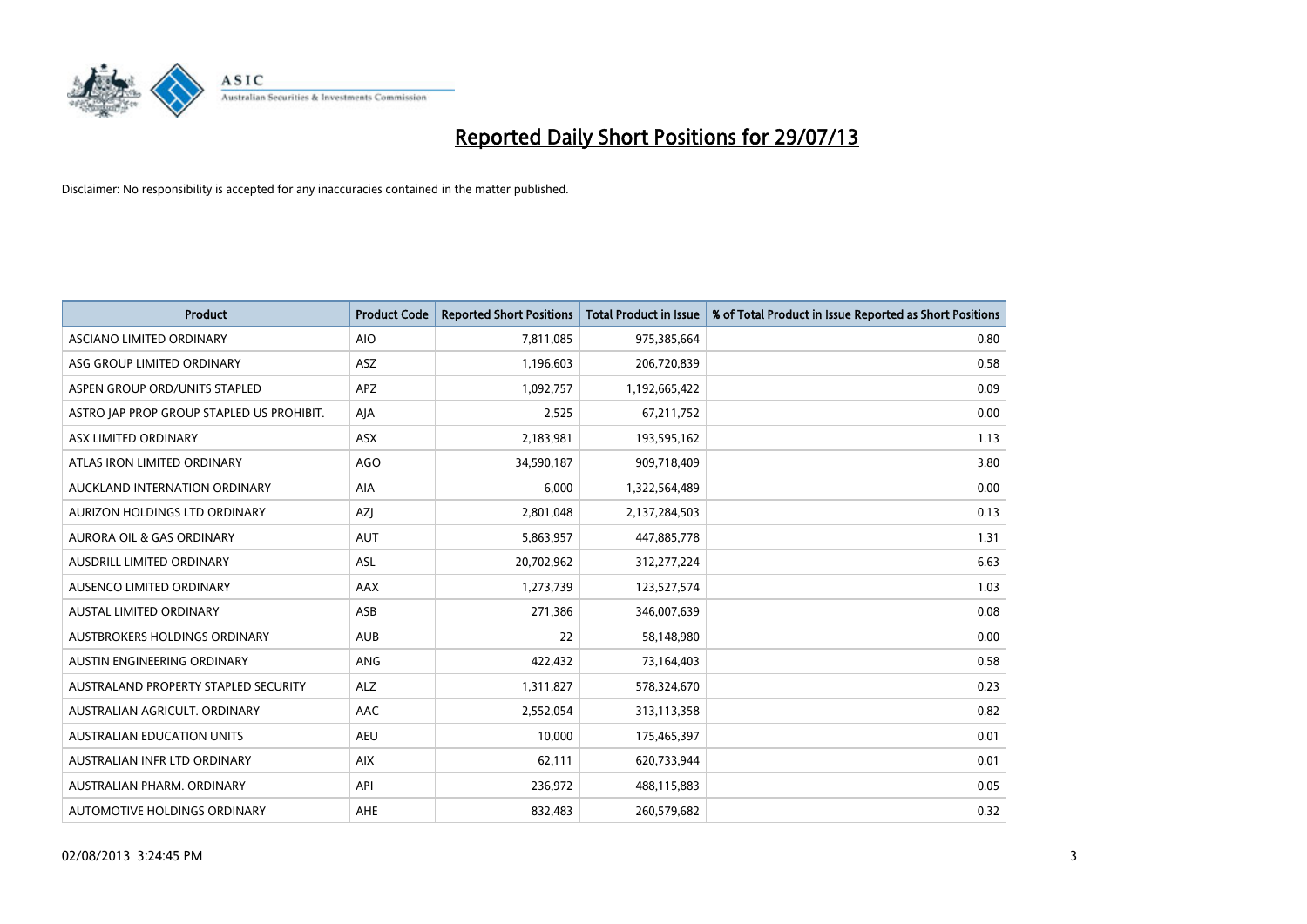

| <b>Product</b>                         | <b>Product Code</b> | <b>Reported Short Positions</b> | <b>Total Product in Issue</b> | % of Total Product in Issue Reported as Short Positions |
|----------------------------------------|---------------------|---------------------------------|-------------------------------|---------------------------------------------------------|
| AVIENNINGS LIMITED ORDINARY            | <b>AVJ</b>          | 2,191,391                       | 384,423,851                   | 0.57                                                    |
| AWE LIMITED ORDINARY                   | <b>AWE</b>          | 1,239,610                       | 522,116,985                   | 0.24                                                    |
| <b>BANDANNA ENERGY ORDINARY</b>        | <b>BND</b>          | 23,273,782                      | 528,481,199                   | 4.40                                                    |
| BANK OF QUEENSLAND. ORDINARY           | <b>BOQ</b>          | 6,891,571                       | 319,809,993                   | 2.15                                                    |
| <b>BASE RES LIMITED ORDINARY</b>       | <b>BSE</b>          | 3,948,811                       | 561,840,029                   | 0.70                                                    |
| BATHURST RES NZ LTD ORDINARY           | <b>BRL</b>          | 41,879,375                      | 699,247,997                   | 5.99                                                    |
| <b>BC IRON LIMITED ORDINARY</b>        | <b>BCI</b>          | 391,949                         | 123,453,630                   | 0.32                                                    |
| BEACH ENERGY LIMITED ORDINARY          | <b>BPT</b>          | 23,805,202                      | 1,269,399,183                 | 1.88                                                    |
| BEADELL RESOURCE LTD ORDINARY          | <b>BDR</b>          | 63,694,220                      | 788,277,280                   | 8.08                                                    |
| <b>BEGA CHEESE LTD ORDINARY</b>        | <b>BGA</b>          | 51,426                          | 151,866,050                   | 0.03                                                    |
| BENDIGO AND ADELAIDE ORDINARY          | <b>BEN</b>          | 12,916,715                      | 407,197,451                   | 3.17                                                    |
| BERKELEY RESOURCES ORDINARY            | <b>BKY</b>          | 588,351                         | 179,393,323                   | 0.33                                                    |
| <b>BHP BILLITON LIMITED ORDINARY</b>   | <b>BHP</b>          | 9,782,275                       | 3,211,691,105                 | 0.30                                                    |
| <b>BILLABONG ORDINARY</b>              | <b>BBG</b>          | 22,769,213                      | 478,944,292                   | 4.75                                                    |
| <b>BLACKMORES LIMITED ORDINARY</b>     | <b>BKL</b>          | 5,205                           | 16,973,764                    | 0.03                                                    |
| BLACKTHORN RESOURCES ORD US PROHIBITED | <b>BTR</b>          | 415,673                         | 164,285,950                   | 0.25                                                    |
| BLUESCOPE STEEL LTD ORDINARY           | <b>BSL</b>          | 3,663,285                       | 558,243,305                   | 0.66                                                    |
| <b>BOART LONGYEAR ORDINARY</b>         | <b>BLY</b>          | 42,491,764                      | 461,163,412                   | 9.21                                                    |
| <b>BORAL LIMITED, ORDINARY</b>         | <b>BLD</b>          | 51,719,693                      | 774,000,641                   | 6.68                                                    |
| <b>BRADKEN LIMITED ORDINARY</b>        | <b>BKN</b>          | 13,402,086                      | 169,240,662                   | 7.92                                                    |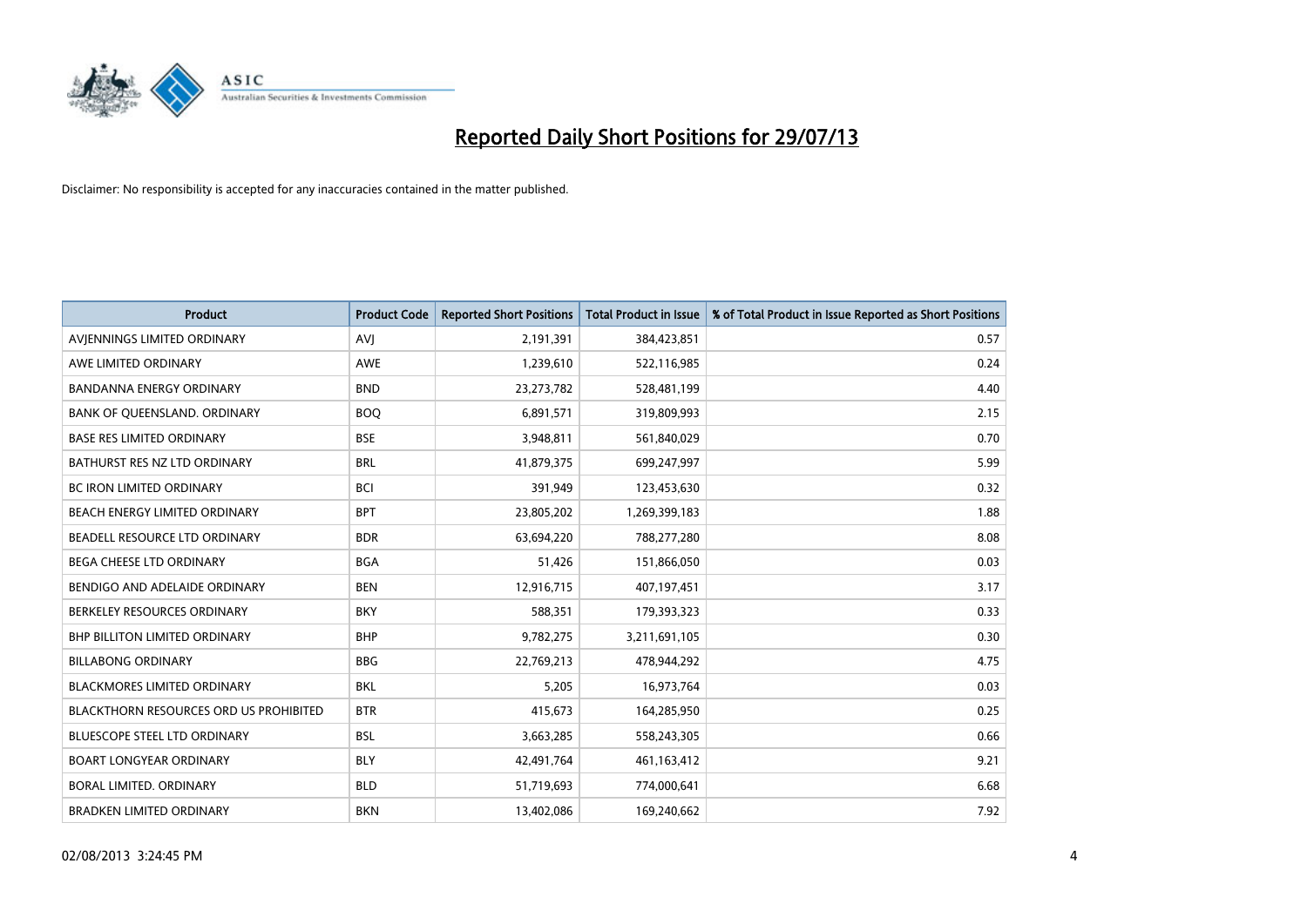

| <b>Product</b>                       | <b>Product Code</b> | <b>Reported Short Positions</b> | <b>Total Product in Issue</b> | % of Total Product in Issue Reported as Short Positions |
|--------------------------------------|---------------------|---------------------------------|-------------------------------|---------------------------------------------------------|
| <b>BRAMBLES LIMITED ORDINARY</b>     | <b>BXB</b>          | 2,059,687                       | 1,557,420,757                 | 0.13                                                    |
| BREVILLE GROUP LTD ORDINARY          | <b>BRG</b>          | 6,333,132                       | 130,095,322                   | 4.87                                                    |
| <b>BRICKWORKS LIMITED ORDINARY</b>   | <b>BKW</b>          | 6,121                           | 147,818,132                   | 0.00                                                    |
| <b>BROCKMAN MINING LTD ORDINARY</b>  | <b>BCK</b>          | 90,995                          | 7,894,482,131                 | 0.00                                                    |
| BT INVESTMENT MNGMNT ORDINARY        | <b>BTT</b>          | 55,286                          | 278,100,237                   | 0.02                                                    |
| <b>BUCCANEER ENERGY LTD ORDINARY</b> | <b>BCC</b>          | 500,000                         | 2,398,671,956                 | 0.02                                                    |
| <b>BURU ENERGY ORDINARY</b>          | <b>BRU</b>          | 16,381,074                      | 274,036,429                   | 5.98                                                    |
| <b>BWP TRUST ORDINARY UNITS</b>      | <b>BWP</b>          | 6,346,926                       | 537,753,954                   | 1.18                                                    |
| <b>CABCHARGE AUSTRALIA ORDINARY</b>  | CAB                 | 7,933,945                       | 120,430,683                   | 6.59                                                    |
| CALTEX AUSTRALIA ORDINARY            | <b>CTX</b>          | 1,999,741                       | 270,000,000                   | 0.74                                                    |
| CAPE LAMBERT RES LTD ORDINARY        | <b>CFE</b>          | 19,764                          | 679,691,942                   | 0.00                                                    |
| <b>CARBON ENERGY ORDINARY</b>        | <b>CNX</b>          | 117,995                         | 786,889,705                   | 0.01                                                    |
| CARDNO LIMITED ORDINARY              | CDD                 | 11,197,254                      | 143,726,327                   | 7.79                                                    |
| <b>CARINDALE PROPERTY UNIT</b>       | <b>CDP</b>          | 2,000                           | 70,000,000                    | 0.00                                                    |
| CARNARVON PETROLEUM ORDINARY         | <b>CVN</b>          | 39,246                          | 934,109,501                   | 0.00                                                    |
| CARSALES.COM LTD ORDINARY            | <b>CRZ</b>          | 2,211,207                       | 236,201,964                   | 0.94                                                    |
| CASH CONVERTERS ORDINARY             | CCV                 | 2,979,338                       | 423,861,025                   | 0.70                                                    |
| CEDAR WOODS PROP. ORDINARY           | <b>CWP</b>          | 65,133                          | 73,359,551                    | 0.09                                                    |
| CENTAURUS METALS LTD ORDINARY        | <b>CTM</b>          | 58,000                          | 195,747,919                   | 0.03                                                    |
| CENTRAL PETROLEUM ORDINARY           | <b>CTP</b>          | 763,358                         | 1,440,078,845                 | 0.05                                                    |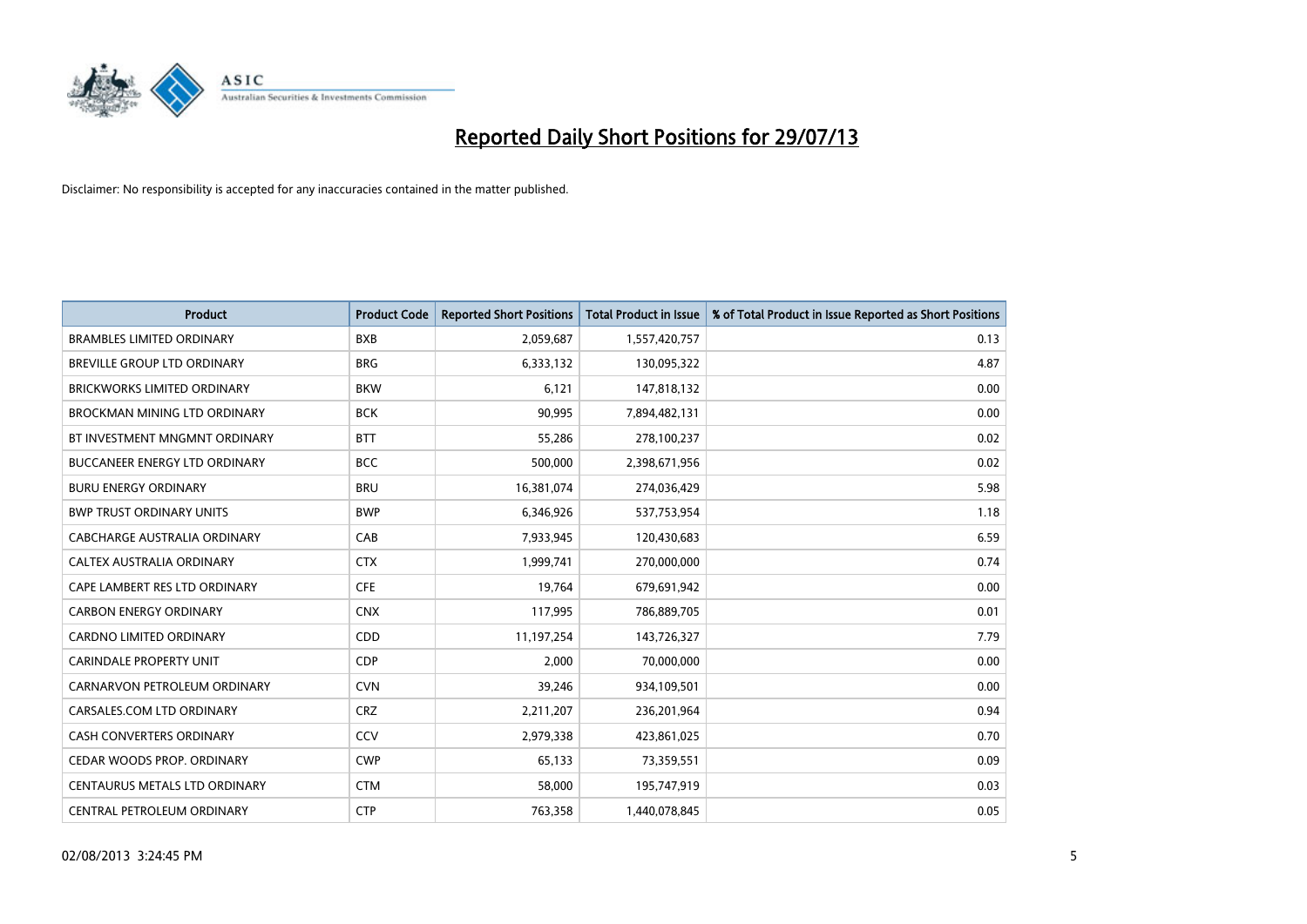

| <b>Product</b>                          | <b>Product Code</b> | <b>Reported Short Positions</b> | <b>Total Product in Issue</b> | % of Total Product in Issue Reported as Short Positions |
|-----------------------------------------|---------------------|---------------------------------|-------------------------------|---------------------------------------------------------|
| <b>CERAMIC FUEL CELLS ORDINARY</b>      | <b>CFU</b>          | 382,132                         | 1,591,941,620                 | 0.02                                                    |
| CFS RETAIL TRUST GRP STAPLED SECURITIES | <b>CFX</b>          | 59,599,215                      | 2,828,495,659                 | 2.11                                                    |
| CHALLENGER DIV.PRO. STAPLED UNITS       | <b>CDI</b>          | 4,512                           | 214,101,013                   | 0.00                                                    |
| <b>CHALLENGER LIMITED ORDINARY</b>      | <b>CGF</b>          | 3,468,910                       | 530,862,585                   | 0.65                                                    |
| CHANDLER MACLEOD LTD ORDINARY           | <b>CMG</b>          | 191,859                         | 469,679,390                   | 0.04                                                    |
| CHARTER HALL GROUP STAPLED US PROHIBIT. | <b>CHC</b>          | 338,031                         | 302,262,312                   | 0.11                                                    |
| <b>CHARTER HALL RETAIL UNITS</b>        | <b>CQR</b>          | 2,584,468                       | 337,582,974                   | 0.77                                                    |
| <b>CHORUS LIMITED ORDINARY</b>          | CNU                 | 57,820                          | 389,299,049                   | 0.01                                                    |
| CITIGOLD CORP LTD ORDINARY              | <b>CTO</b>          | 153,427                         | 1,352,907,765                 | 0.01                                                    |
| <b>CLOUGH LIMITED ORDINARY</b>          | <b>CLO</b>          | 6,947,875                       | 777,090,670                   | 0.89                                                    |
| COAL OF AFRICA LTD ORDINARY             | <b>CZA</b>          | 99,926                          | 1,048,368,613                 | 0.01                                                    |
| <b>COALSPUR MINES LTD ORDINARY</b>      | <b>CPL</b>          | 9,930,036                       | 641,244,435                   | 1.55                                                    |
| COCA-COLA AMATIL ORDINARY               | <b>CCL</b>          | 10,976,780                      | 763,590,249                   | 1.44                                                    |
| <b>COCHLEAR LIMITED ORDINARY</b>        | <b>COH</b>          | 4,751,381                       | 57,040,932                    | 8.33                                                    |
| <b>COCKATOO COAL ORDINARY</b>           | <b>COK</b>          | 9,326,798                       | 1,021,101,465                 | 0.91                                                    |
| <b>CODAN LIMITED ORDINARY</b>           | <b>CDA</b>          | 701,883                         | 176,926,104                   | 0.40                                                    |
| <b>COFFEY INTERNATIONAL ORDINARY</b>    | <b>COF</b>          | 41,002                          | 255,833,165                   | 0.02                                                    |
| <b>COLLINS FOODS LTD ORDINARY</b>       | <b>CKF</b>          | 535,279                         | 93,000,003                    | 0.58                                                    |
| COMMONWEALTH BANK, ORDINARY             | <b>CBA</b>          | 12,612,367                      | 1,611,928,836                 | 0.78                                                    |
| COMMONWEALTH PROP ORDINARY UNITS        | <b>CPA</b>          | 44,074,394                      | 2,347,003,413                 | 1.88                                                    |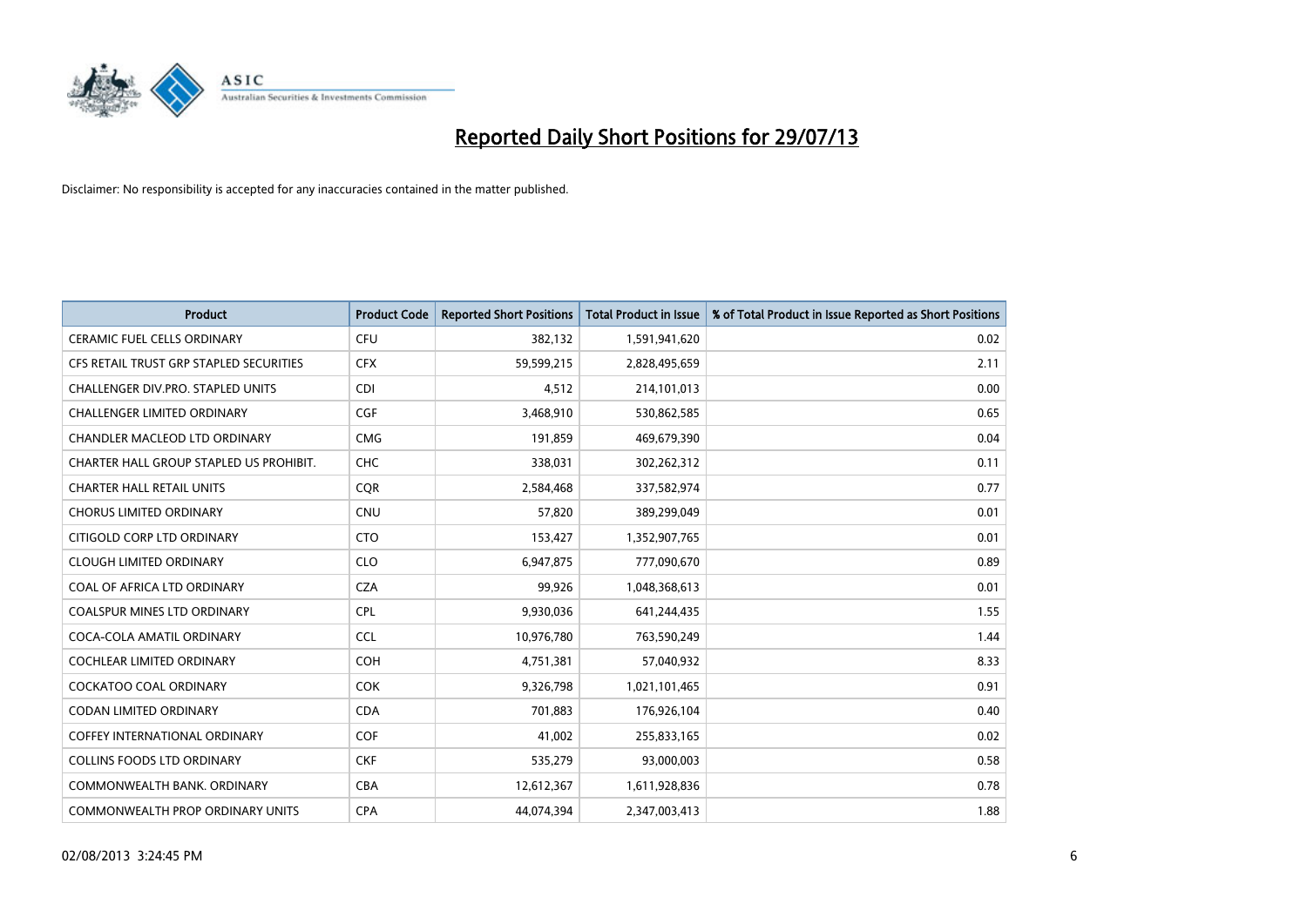

| <b>Product</b>                          | <b>Product Code</b> | <b>Reported Short Positions</b> | <b>Total Product in Issue</b> | % of Total Product in Issue Reported as Short Positions |
|-----------------------------------------|---------------------|---------------------------------|-------------------------------|---------------------------------------------------------|
| <b>COMPASS RESOURCES ORDINARY</b>       | <b>CMR</b>          | 7,472                           | 1,403,744,100                 | 0.00                                                    |
| COMPUTERSHARE LTD ORDINARY              | <b>CPU</b>          | 7,024,413                       | 556,203,079                   | 1.26                                                    |
| <b>CORP TRAVEL LIMITED ORDINARY</b>     | <b>CTD</b>          | 208,698                         | 78,081,184                    | 0.27                                                    |
| <b>CREDIT CORP GROUP ORDINARY</b>       | <b>CCP</b>          | 50,041                          | 45,932,899                    | 0.11                                                    |
| <b>CROMWELL PROP STAPLED SECURITIES</b> | <b>CMW</b>          | 658,248                         | 1,713,721,456                 | 0.04                                                    |
| <b>CROWN LIMITED ORDINARY</b>           | <b>CWN</b>          | 2,946,727                       | 728,394,185                   | 0.40                                                    |
| <b>CSG LIMITED ORDINARY</b>             | CSV                 | 277,258                         | 278,155,477                   | 0.10                                                    |
| <b>CSL LIMITED ORDINARY</b>             | <b>CSL</b>          | 1,388,211                       | 487,091,966                   | 0.28                                                    |
| <b>CSR LIMITED ORDINARY</b>             | <b>CSR</b>          | 34,136,432                      | 506,000,315                   | 6.75                                                    |
| <b>CUDECO LIMITED ORDINARY</b>          | CDU                 | 7,088,756                       | 205,017,174                   | 3.46                                                    |
| DART ENERGY LTD ORDINARY                | <b>DTE</b>          | 14,660,556                      | 878,789,752                   | 1.67                                                    |
| DATA#3 LIMITED ORDINARY                 | <b>DTL</b>          | 123,300                         | 153,974,950                   | 0.08                                                    |
| DAVID JONES LIMITED ORDINARY            | <b>DJS</b>          | 44,605,521                      | 535,002,401                   | 8.34                                                    |
| DECMIL GROUP LIMITED ORDINARY           | <b>DCG</b>          | 3,767,349                       | 168,203,219                   | 2.24                                                    |
| DEEP YELLOW LIMITED ORDINARY            | <b>DYL</b>          | 100,002                         | 1,562,794,247                 | 0.01                                                    |
| DEXUS PROPERTY GROUP STAPLED UNITS      | <b>DXS</b>          | 14,160,675                      | 4,701,957,390                 | 0.30                                                    |
| DISCOVERY METALS LTD ORDINARY           | <b>DML</b>          | 13,425,094                      | 486,986,451                   | 2.76                                                    |
| DOMINO PIZZA ENTERPR ORDINARY           | <b>DMP</b>          | 311,893                         | 70,192,674                    | 0.44                                                    |
| DORAY MINERALS LTD ORDINARY             | <b>DRM</b>          | 57,921                          | 141,866,768                   | 0.04                                                    |
| DOWNER EDI LIMITED ORDINARY             | <b>DOW</b>          | 3,277,537                       | 433,409,429                   | 0.76                                                    |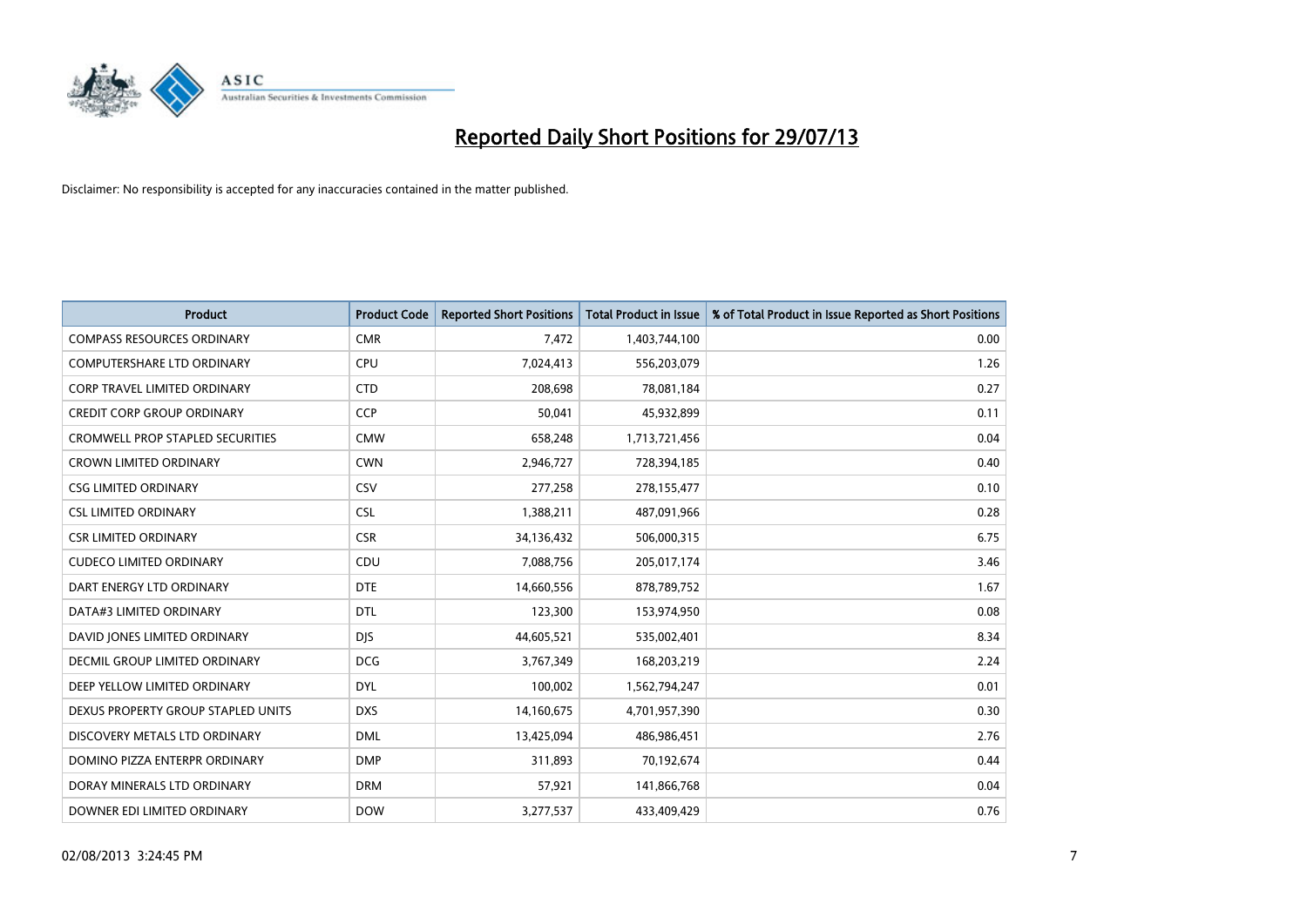

| <b>Product</b>                     | <b>Product Code</b> | <b>Reported Short Positions</b> | <b>Total Product in Issue</b> | % of Total Product in Issue Reported as Short Positions |
|------------------------------------|---------------------|---------------------------------|-------------------------------|---------------------------------------------------------|
| DRILLSEARCH ENERGY ORDINARY        | <b>DLS</b>          | 16,018,899                      | 427,753,371                   | 3.74                                                    |
| DUET GROUP STAPLEDUSPROH.DEFSET    | <b>DUEDC</b>        | 1,079,544                       | 1,169,314,842                 | 0.09                                                    |
| DULUXGROUP LIMITED ORDINARY        | <b>DLX</b>          | 5,186,388                       | 377,019,430                   | 1.38                                                    |
| <b>DWS LTD ORDINARY</b>            | <b>DWS</b>          | 414,650                         | 132,362,763                   | 0.31                                                    |
| ECHO ENTERTAINMENT ORDINARY        | <b>EGP</b>          | 3,022,297                       | 825,672,730                   | 0.37                                                    |
| <b>ELDERS LIMITED ORDINARY</b>     | <b>ELD</b>          | 18,246,307                      | 448,598,480                   | 4.07                                                    |
| ELEMENTAL MINERALS ORDINARY        | <b>ELM</b>          | 4,929                           | 288,587,228                   | 0.00                                                    |
| ELEMENTOS LIMITED ORDINARY         | <b>ELT</b>          | 16                              | 165,775,576                   | 0.00                                                    |
| <b>EMECO HOLDINGS ORDINARY</b>     | <b>EHL</b>          | 14,825,794                      | 599,675,707                   | 2.47                                                    |
| <b>ENDEAVOUR MIN CORP CDI 1:1</b>  | <b>EVR</b>          | 439,942                         | 117,754,189                   | 0.37                                                    |
| ENERGY RESOURCES ORDINARY 'A'      | <b>ERA</b>          | 9,361,347                       | 517,725,062                   | 1.81                                                    |
| ENERGY WORLD CORPOR. ORDINARY      | <b>EWC</b>          | 22,593,158                      | 1,734,166,672                 | 1.30                                                    |
| <b>ENVESTRA LIMITED ORDINARY</b>   | <b>ENV</b>          | 7,053,376                       | 1,796,808,474                 | 0.39                                                    |
| EQUATORIAL RES LTD ORDINARY        | EQX                 | 8                               | 121,885,353                   | 0.00                                                    |
| ERM POWER LIMITED ORDINARY         | EPW                 | 394,272                         | 207,499,601                   | 0.19                                                    |
| ESERVGLOBAL LIMITED ORDINARY       | ESV                 | 440,132                         | 249,045,997                   | 0.18                                                    |
| EVOLUTION MINING LTD ORDINARY      | <b>EVN</b>          | 29,823,279                      | 708,092,989                   | 4.21                                                    |
| FAIRFAX MEDIA LTD ORDINARY         | <b>FXI</b>          | 392,612,018                     | 2,351,955,725                 | 16.69                                                   |
| <b>FANTASTIC HOLDINGS ORDINARY</b> | <b>FAN</b>          | 34,769                          | 103,068,398                   | 0.03                                                    |
| <b>FAR LTD ORDINARY</b>            | <b>FAR</b>          | 25,188,203                      | 2,499,846,742                 | 1.01                                                    |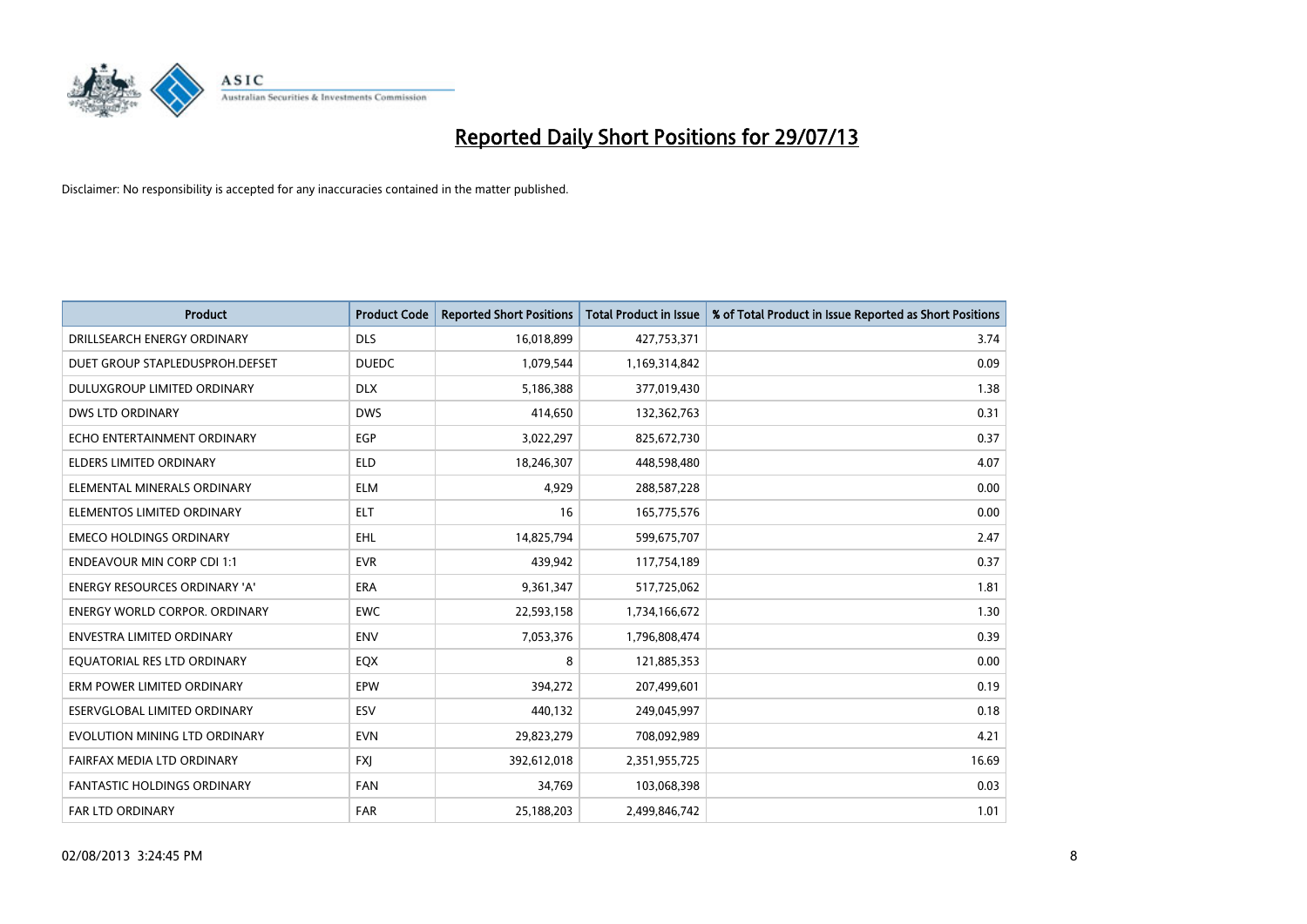

| <b>Product</b>                         | <b>Product Code</b> | <b>Reported Short Positions</b> | <b>Total Product in Issue</b> | % of Total Product in Issue Reported as Short Positions |
|----------------------------------------|---------------------|---------------------------------|-------------------------------|---------------------------------------------------------|
| FEDERATION CNTRES ORD/UNIT STAPLED SEC | FDC                 | 3,993,694                       | 1,427,641,565                 | 0.28                                                    |
| FINBAR GROUP LIMITED ORDINARY          | FRI                 | 2,304                           | 218,006,169                   | 0.00                                                    |
| FISHER & PAYKEL H. ORDINARY            | <b>FPH</b>          | 135,229                         | 546,516,842                   | 0.02                                                    |
| FKP PROPERTY GROUP STAPLED SECURITIES  | <b>FKP</b>          | 8,082,403                       | 321,578,705                   | 2.51                                                    |
| FLEETWOOD CORP ORDINARY                | <b>FWD</b>          | 2,461,269                       | 60,522,619                    | 4.07                                                    |
| FLETCHER BUILDING ORDINARY             | <b>FBU</b>          | 3,538,764                       | 686,096,427                   | 0.52                                                    |
| <b>FLEXIGROUP LIMITED ORDINARY</b>     | <b>FXL</b>          | 15,914                          | 301,655,394                   | 0.01                                                    |
| FLIGHT CENTRE ORDINARY                 | <b>FLT</b>          | 12,120,690                      | 100,426,726                   | 12.07                                                   |
| FLINDERS MINES LTD ORDINARY            | <b>FMS</b>          | 3,731,962                       | 1,824,843,676                 | 0.20                                                    |
| <b>FOCUS MINERALS LTD ORDINARY</b>     | <b>FML</b>          | 28,603,455                      | 9,137,375,877                 | 0.31                                                    |
| FORGE GROUP LIMITED ORDINARY           | FGE                 | 926,313                         | 86,169,014                    | 1.07                                                    |
| <b>FORTESCUE METALS GRP ORDINARY</b>   | <b>FMG</b>          | 170,815,150                     | 3,113,798,659                 | 5.49                                                    |
| <b>G.U.D. HOLDINGS ORDINARY</b>        | GUD                 | 2,811,562                       | 71,341,319                    | 3.94                                                    |
| <b>G8 EDUCATION LIMITED ORDINARY</b>   | GEM                 | 2,753,093                       | 273,190,260                   | 1.01                                                    |
| <b>GALAXY RESOURCES ORDINARY</b>       | <b>GXY</b>          | 3,954,392                       | 584,355,501                   | 0.68                                                    |
| <b>GENETIC TECHNOLOGIES ORDINARY</b>   | GTG                 | 63,000                          | 475,471,819                   | 0.01                                                    |
| <b>GEODYNAMICS LIMITED ORDINARY</b>    | GDY                 | 850                             | 406,452,608                   | 0.00                                                    |
| GI DYNAMICS, INC CDI US PROHIBITED     | <b>GID</b>          | 768,592                         | 346,736,048                   | 0.22                                                    |
| <b>GINDALBIE METALS LTD ORDINARY</b>   | GBG                 | 54,402,358                      | 1,492,154,301                 | 3.65                                                    |
| <b>GOODMAN FIELDER. ORDINARY</b>       | GFF                 | 52,249,669                      | 1,955,559,207                 | 2.67                                                    |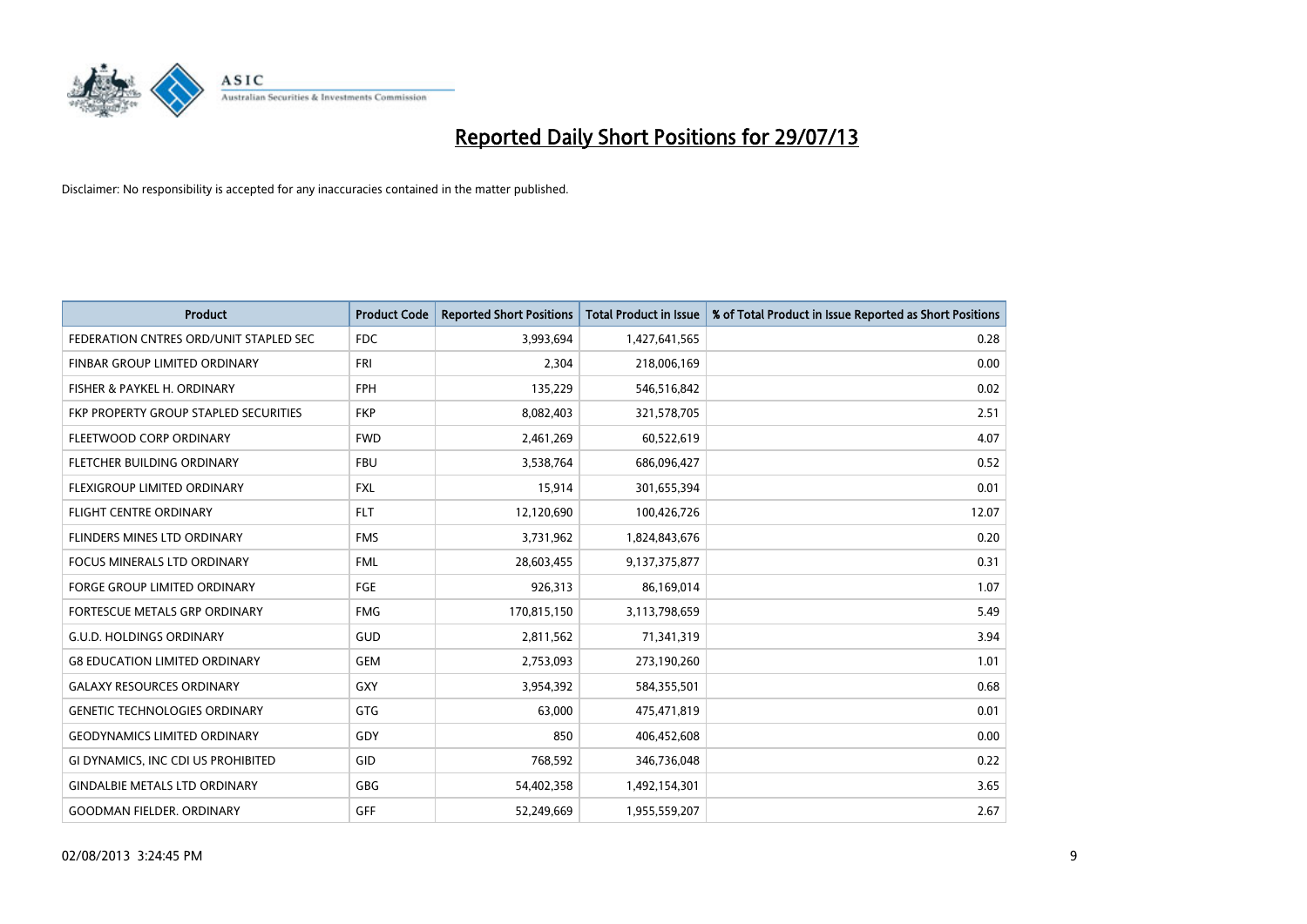

| <b>Product</b>                                   | <b>Product Code</b> | <b>Reported Short Positions</b> | <b>Total Product in Issue</b> | % of Total Product in Issue Reported as Short Positions |
|--------------------------------------------------|---------------------|---------------------------------|-------------------------------|---------------------------------------------------------|
| <b>GOODMAN GROUP STAPLED</b>                     | <b>GMG</b>          | 3,388,511                       | 1,713,233,947                 | 0.20                                                    |
| <b>GPT GROUP STAPLED SEC.</b>                    | <b>GPT</b>          | 1,850,227                       | 1,742,852,344                 | 0.11                                                    |
| <b>GRAINCORP LIMITED A CLASS ORDINARY</b>        | <b>GNC</b>          | 127,500                         | 228,855,628                   | 0.06                                                    |
| <b>GRANGE RESOURCES, ORDINARY</b>                | <b>GRR</b>          | 5,683,781                       | 1,156,492,195                 | 0.49                                                    |
| <b>GREENLAND MIN EN LTD ORDINARY</b>             | GGG                 | 5,527,537                       | 571,975,263                   | 0.97                                                    |
| <b>GROWTHPOINT PROPERTY ORD/UNIT STAPLED SEC</b> | GOZ                 | 49,999                          | 402,830,366                   | 0.01                                                    |
| <b>GRYPHON MINERALS LTD ORDINARY</b>             | <b>GRY</b>          | 12,934,586                      | 400,464,983                   | 3.23                                                    |
| <b>GUILDFORD COAL LTD ORDINARY</b>               | <b>GUF</b>          | 466,905                         | 635,046,899                   | 0.07                                                    |
| <b>GUNNS LIMITED ORDINARY</b>                    | <b>GNS</b>          | 51,772,667                      | 848,401,559                   | 6.10                                                    |
| <b>GWA GROUP LTD ORDINARY</b>                    | <b>GWA</b>          | 13,735,138                      | 306,533,770                   | 4.48                                                    |
| HARVEY NORMAN ORDINARY                           | <b>HVN</b>          | 91,018,718                      | 1,062,316,784                 | 8.57                                                    |
| HASTIE GROUP LIMITED ORDINARY                    | <b>HST</b>          | 5,000                           | 137,353,504                   | 0.00                                                    |
| <b>HENDERSON GROUP CDI 1:1</b>                   | <b>HGG</b>          | 942,807                         | 745,141,989                   | 0.13                                                    |
| HEA HOLDINGS LIMITED ORDINARY                    | <b>HFA</b>          | 3,809                           | 118,738,157                   | 0.00                                                    |
| HIGHLANDS PACIFIC ORDINARY                       | <b>HIG</b>          | 500,001                         | 789,344,774                   | 0.06                                                    |
| HILLGROVE RES LTD ORDINARY                       | <b>HGO</b>          | 1,644,834                       | 1,023,760,221                 | 0.16                                                    |
| HILLS HOLDINGS LTD ORDINARY                      | <b>HIL</b>          | 234,543                         | 246,500,444                   | 0.10                                                    |
| HORIZON OIL LIMITED ORDINARY                     | <b>HZN</b>          | 56,365,870                      | 1,135,266,515                 | 4.96                                                    |
| HOT CHILI LTD ORDINARY                           | <b>HCH</b>          | 10,000                          | 301,462,196                   | 0.00                                                    |
| <b>ICON ENERGY LIMITED ORDINARY</b>              | <b>ICN</b>          | 5,244                           | 533,391,210                   | 0.00                                                    |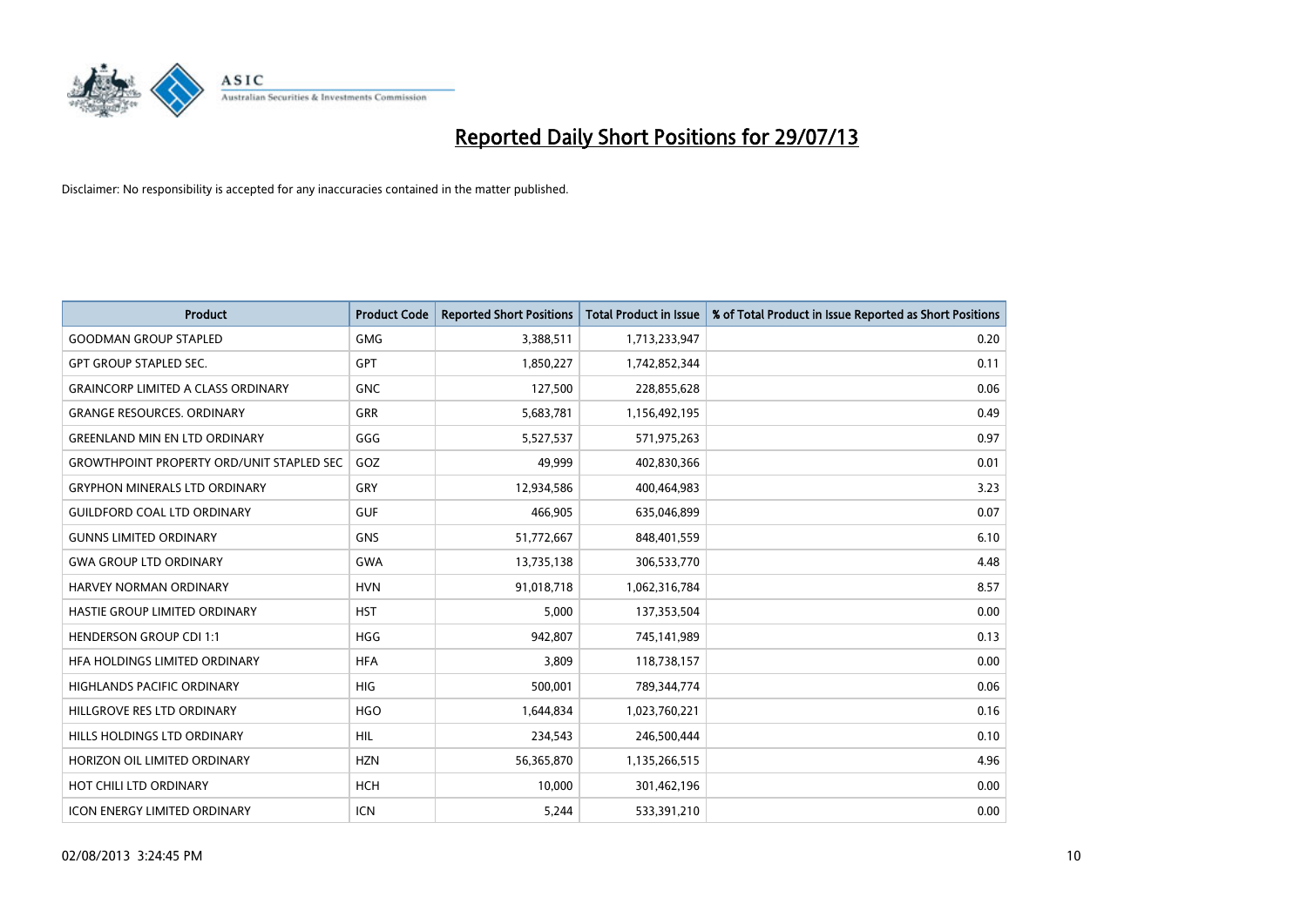

| <b>Product</b>                                  | <b>Product Code</b> | <b>Reported Short Positions</b> | <b>Total Product in Issue</b> | % of Total Product in Issue Reported as Short Positions |
|-------------------------------------------------|---------------------|---------------------------------|-------------------------------|---------------------------------------------------------|
| <b>IINET LIMITED ORDINARY</b>                   | <b>IIN</b>          | 1,497,784                       | 161,238,847                   | 0.93                                                    |
| ILUKA RESOURCES ORDINARY                        | ILU                 | 40,455,553                      | 418,700,517                   | 9.66                                                    |
| <b>IMDEX LIMITED ORDINARY</b>                   | <b>IMD</b>          | 4,898,683                       | 210,473,188                   | 2.33                                                    |
| IMF (AUSTRALIA) LTD ORDINARY                    | <b>IMF</b>          | 1,414,561                       | 123,203,426                   | 1.15                                                    |
| <b>INCITEC PIVOT ORDINARY</b>                   | IPL                 | 15,790,915                      | 1,628,730,107                 | 0.97                                                    |
| INDEPENDENCE GROUP ORDINARY                     | <b>IGO</b>          | 7,246,754                       | 233,321,861                   | 3.11                                                    |
| <b>INDOPHIL RESOURCES ORDINARY</b>              | <b>IRN</b>          | 1,054,220                       | 1,203,146,194                 | 0.09                                                    |
| <b>INFIGEN ENERGY STAPLED SECURITIES</b>        | <b>IFN</b>          | 3,272,793                       | 762,265,972                   | 0.43                                                    |
| INOVA RESOURCES LTD ORDINARY                    | <b>IVA</b>          | 997,005                         | 728,201,911                   | 0.14                                                    |
| INSURANCE AUSTRALIA ORDINARY                    | <b>IAG</b>          | 6,343,958                       | 2,079,034,021                 | 0.31                                                    |
| INTEGRATED RESEARCH ORDINARY                    | IRI                 | 11,928                          | 168,424,953                   | 0.01                                                    |
| <b>INTREPID MINES ORDINARY</b>                  | <b>IAU</b>          | 21,716,971                      | 556,033,864                   | 3.91                                                    |
| INVESTA OFFICE FUND STAPLED SECURITIES          | <b>IOF</b>          | 1,534,121                       | 614,047,458                   | 0.25                                                    |
| <b>INVOCARE LIMITED ORDINARY</b>                | <b>IVC</b>          | 3,582,912                       | 110,030,298                   | 3.26                                                    |
| ION LIMITED ORDINARY                            | <b>ION</b>          | 164,453                         | 256,365,105                   | 0.06                                                    |
| <b>IOOF HOLDINGS LTD ORDINARY</b>               | IFL                 | 1,805,565                       | 232,118,034                   | 0.78                                                    |
| <b>IRESS LIMITED ORDINARY</b>                   | <b>IRE</b>          | 2,363,022                       | 129,614,246                   | 1.82                                                    |
| <b>IRON ORE HOLDINGS ORDINARY</b>               | <b>IOH</b>          | 26,197                          | 161,174,005                   | 0.02                                                    |
| <b>ISELECT LTD ORDINARY</b>                     | <b>ISU</b>          | 879,314                         | 259,064,894                   | 0.34                                                    |
| <b>IAMES HARDIE INDUST CHESS DEPOSITARY INT</b> | <b>IHX</b>          | 5,659,600                       | 442,091,547                   | 1.28                                                    |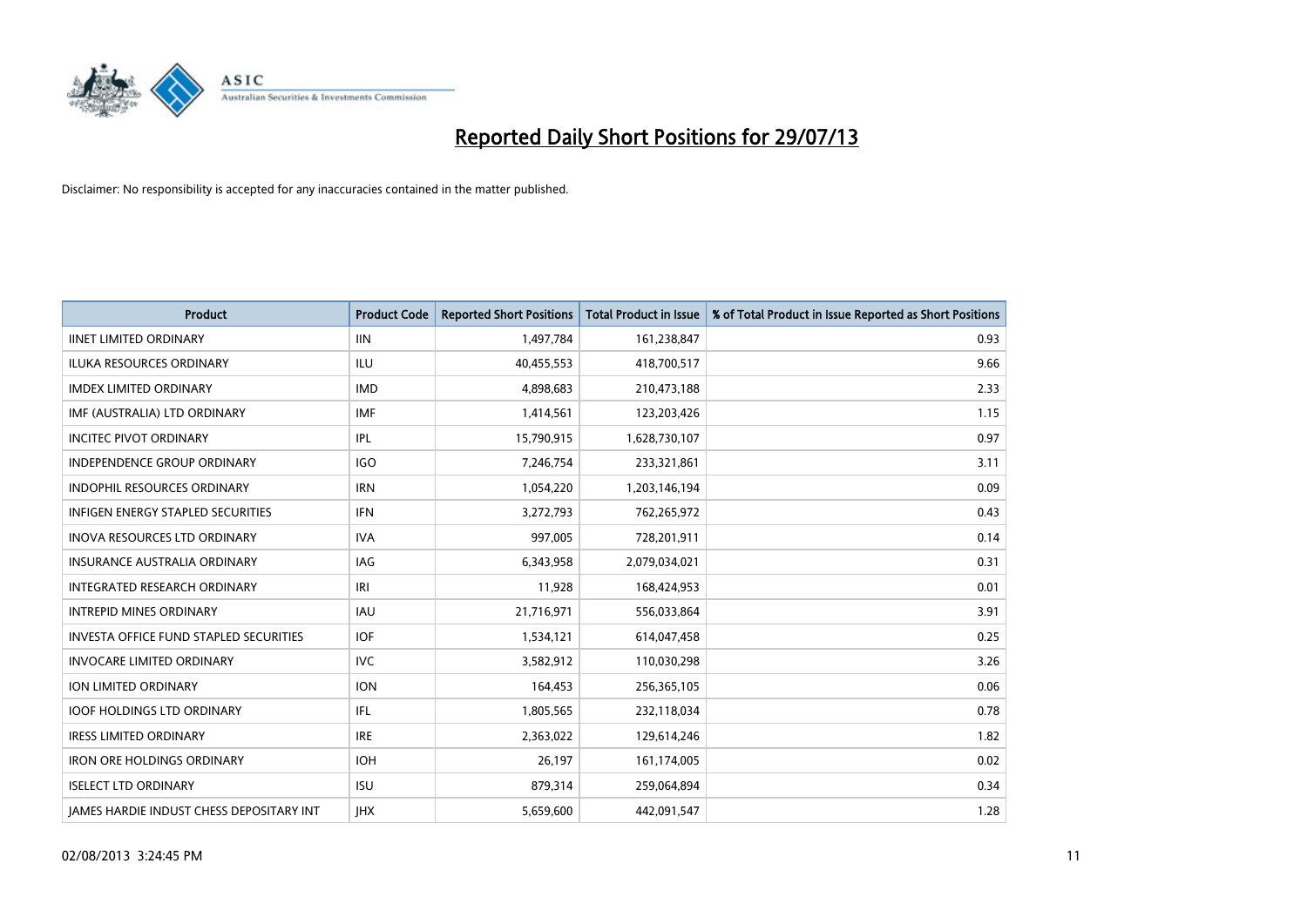

| <b>Product</b>                        | <b>Product Code</b> | <b>Reported Short Positions</b> | <b>Total Product in Issue</b> | % of Total Product in Issue Reported as Short Positions |
|---------------------------------------|---------------------|---------------------------------|-------------------------------|---------------------------------------------------------|
| <b>JB HI-FI LIMITED ORDINARY</b>      | <b>JBH</b>          | 16,055,732                      | 98,947,309                    | 16.23                                                   |
| <b>JUPITER MINES ORDINARY</b>         | <b>IMS</b>          | 9,874                           | 2,281,835,383                 | 0.00                                                    |
| <b>KAGARA LTD ORDINARY</b>            | KZL                 | 3,414,990                       | 798,953,117                   | 0.43                                                    |
| KAROON GAS AUSTRALIA ORDINARY         | <b>KAR</b>          | 3,779,780                       | 221,420,769                   | 1.71                                                    |
| KATHMANDU HOLD LTD ORDINARY           | <b>KMD</b>          | 360,180                         | 200,215,894                   | 0.18                                                    |
| <b>KBL MINING LIMITED ORDINARY</b>    | KBL                 | 1,820                           | 293,535,629                   | 0.00                                                    |
| KINGSGATE CONSOLID. ORDINARY          | <b>KCN</b>          | 10,373,526                      | 152,191,905                   | 6.82                                                    |
| KINGSROSE MINING LTD ORDINARY         | <b>KRM</b>          | 437,474                         | 335,753,851                   | 0.13                                                    |
| LEIGHTON HOLDINGS ORDINARY            | LEI                 | 15,822,243                      | 337,235,188                   | 4.69                                                    |
| LEND LEASE GROUP UNIT/ORD STAPLED     | <b>LLC</b>          | 949,956                         | 575,508,314                   | 0.17                                                    |
| LINC ENERGY LTD ORDINARY              | <b>LNC</b>          | 19,550,900                      | 518,687,562                   | 3.77                                                    |
| LION SELECTION GRP ORDINARY           | <b>LSX</b>          | 36                              | 95,420,281                    | 0.00                                                    |
| LYCOPODIUM LIMITED ORDINARY           | <b>LYL</b>          | 3,725                           | 38,955,103                    | 0.01                                                    |
| <b>LYNAS CORPORATION ORDINARY</b>     | <b>LYC</b>          | 209,783,412                     | 1,960,801,292                 | 10.70                                                   |
| M2 TELECOMMUNICATION ORDINARY         | <b>MTU</b>          | 6,224,146                       | 178,430,693                   | 3.49                                                    |
| MACA LIMITED ORDINARY                 | <b>MLD</b>          | 84,170                          | 172,500,000                   | 0.05                                                    |
| MACMAHON HOLDINGS ORDINARY            | MAH                 | 7,665,120                       | 1,261,699,966                 | 0.61                                                    |
| MACO ATLAS ROADS GRP ORDINARY STAPLED | <b>MOA</b>          | 19,388,248                      | 478,531,436                   | 4.05                                                    |
| MACQUARIE GROUP LTD ORDINARY          | <b>MQG</b>          | 1,297,531                       | 339,821,303                   | 0.38                                                    |
| MAGELLAN FIN GRP LTD ORDINARY         | MFG                 | 127,888                         | 152,782,876                   | 0.08                                                    |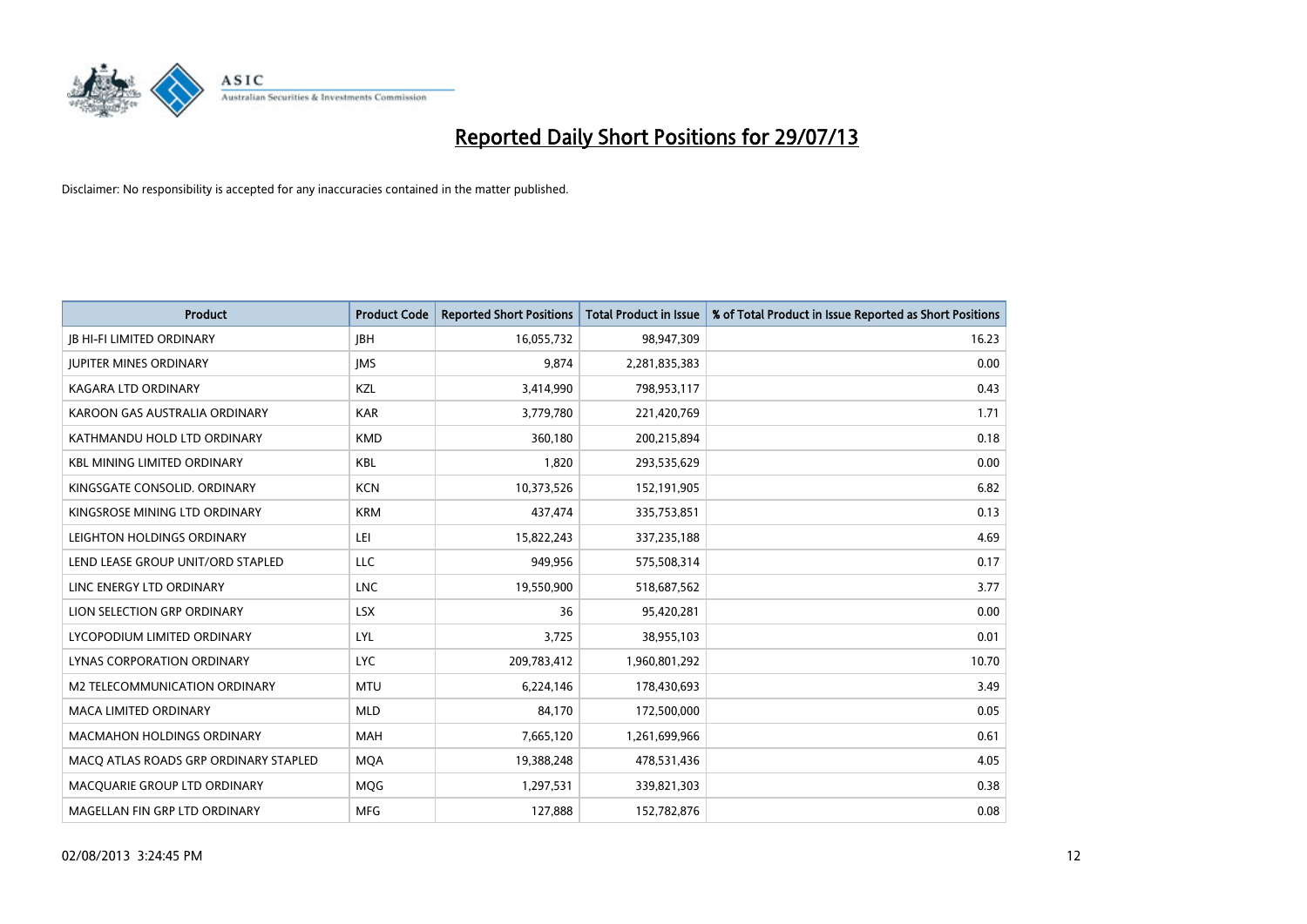

| <b>Product</b>                       | <b>Product Code</b> | <b>Reported Short Positions</b> | <b>Total Product in Issue</b> | % of Total Product in Issue Reported as Short Positions |
|--------------------------------------|---------------------|---------------------------------|-------------------------------|---------------------------------------------------------|
| <b>MATRIX C &amp; E LTD ORDINARY</b> | <b>MCE</b>          | 3,216,395                       | 94,555,428                    | 3.40                                                    |
| MAVERICK DRILLING ORDINARY           | <b>MAD</b>          | 8,895,123                       | 452,726,751                   | 1.96                                                    |
| <b>MAXITRANS INDUSTRIES ORDINARY</b> | <b>MXI</b>          | 12,015                          | 183,993,392                   | 0.01                                                    |
| MCMILLAN SHAKESPEARE ORDINARY        | <b>MMS</b>          | 1,919,168                       | 74,523,965                    | 2.58                                                    |
| <b>MCPHERSON'S LTD ORDINARY</b>      | <b>MCP</b>          | 10                              | 89,294,198                    | 0.00                                                    |
| MEDUSA MINING LTD ORDINARY           | <b>MML</b>          | 4,868,215                       | 188,903,911                   | 2.58                                                    |
| MEO AUSTRALIA LTD ORDINARY           | <b>MEO</b>          | 19,345                          | 627,264,587                   | 0.00                                                    |
| <b>MERMAID MARINE ORDINARY</b>       | <b>MRM</b>          | 734,997                         | 229,962,314                   | 0.32                                                    |
| MESOBLAST LIMITED ORDINARY           | <b>MSB</b>          | 16,251,867                      | 315,423,901                   | 5.15                                                    |
| METALS X LIMITED ORDINARY            | <b>MLX</b>          | 93,655                          | 1,651,766,110                 | 0.01                                                    |
| METCASH LIMITED ORDINARY             | <b>MTS</b>          | 67,392,387                      | 880,704,786                   | 7.65                                                    |
| MICLYN EXP OFFSHR ORDINARY           | <b>MIO</b>          | 558,583                         | 281,538,972                   | 0.20                                                    |
| MIGHTY RIVER POWER ORDINARY          | <b>MYT</b>          | 760,127                         | 1,400,000,094                 | 0.05                                                    |
| MINCOR RESOURCES NL ORDINARY         | <b>MCR</b>          | 2,536,462                       | 188,208,274                   | 1.35                                                    |
| MINERAL DEPOSITS ORDINARY            | <b>MDL</b>          | 3,263,013                       | 83,538,786                    | 3.91                                                    |
| MINERAL RESOURCES. ORDINARY          | <b>MIN</b>          | 9,146,278                       | 185,987,992                   | 4.92                                                    |
| MIRABELA NICKEL LTD ORDINARY         | <b>MBN</b>          | 18,273,442                      | 876,801,147                   | 2.08                                                    |
| MIRVAC GROUP STAPLED SECURITIES      | <b>MGR</b>          | 9,717,547                       | 3,664,938,678                 | 0.27                                                    |
| MOLOPO ENERGY LTD ORDINARY           | <b>MPO</b>          | 376,457                         | 246,664,291                   | 0.15                                                    |
| MONADELPHOUS GROUP ORDINARY          | <b>MND</b>          | 9,861,391                       | 90,940,258                    | 10.84                                                   |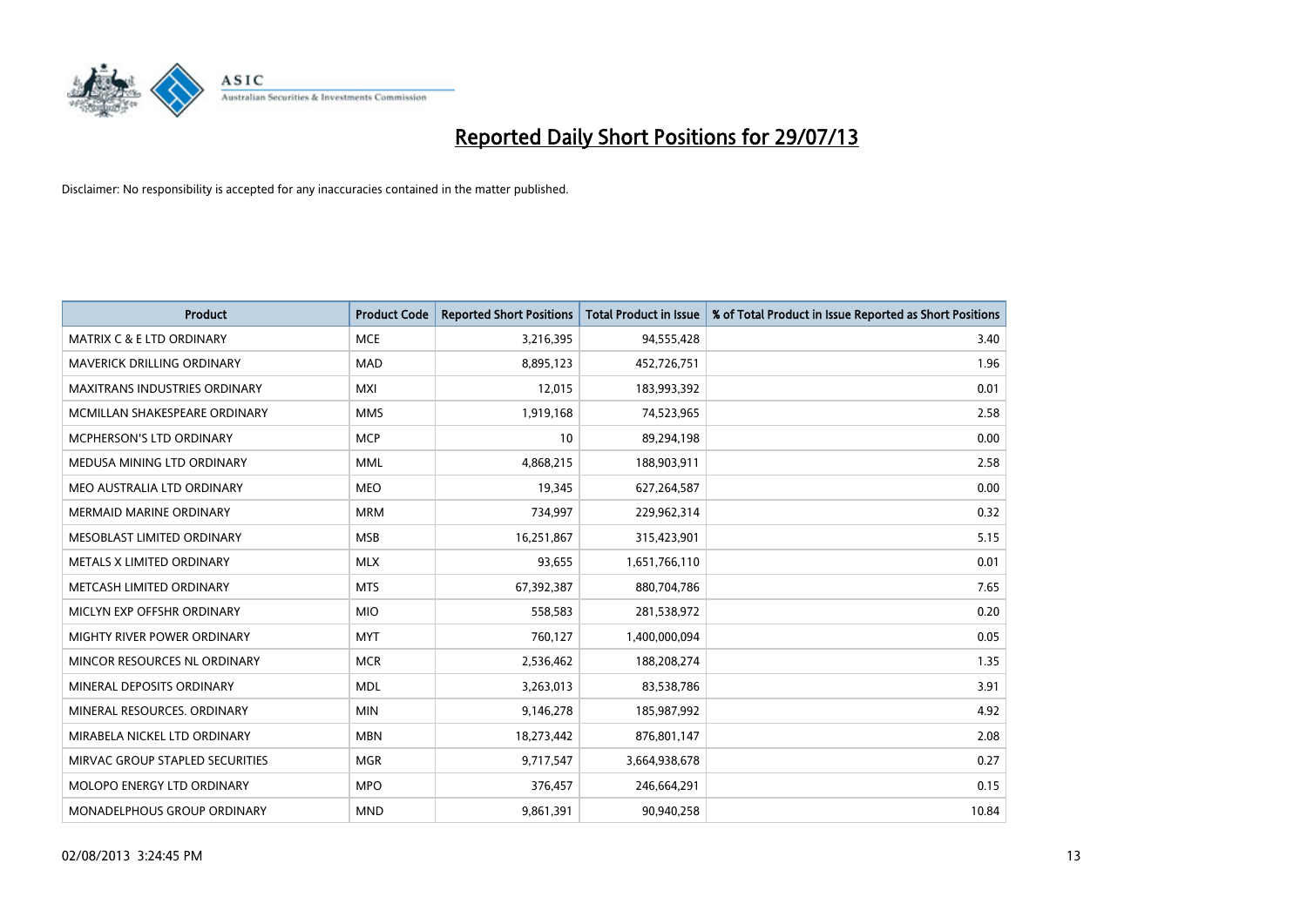

| <b>Product</b>                    | <b>Product Code</b> | <b>Reported Short Positions</b> | <b>Total Product in Issue</b> | % of Total Product in Issue Reported as Short Positions |
|-----------------------------------|---------------------|---------------------------------|-------------------------------|---------------------------------------------------------|
| MORTGAGE CHOICE LTD ORDINARY      | <b>MOC</b>          | 1,039,456                       | 123,431,282                   | 0.84                                                    |
| <b>MOUNT GIBSON IRON ORDINARY</b> | <b>MGX</b>          | 18,645,358                      | 1,090,584,232                 | 1.71                                                    |
| MULTIPLEX SITES SITES             | <b>MXUPA</b>        | 1,171                           | 4,500,000                     | 0.03                                                    |
| MURCHISON METALS LTD ORDINARY     | <b>MMX</b>          | 3,163,507                       | 450,497,346                   | 0.70                                                    |
| MYER HOLDINGS LTD ORDINARY        | <b>MYR</b>          | 65,874,287                      | 583,594,551                   | 11.29                                                   |
| NATIONAL AUST, BANK ORDINARY      | <b>NAB</b>          | 8,600,398                       | 2,348,870,499                 | 0.37                                                    |
| NAVITAS LIMITED ORDINARY          | <b>NVT</b>          | 8,839,001                       | 375,367,918                   | 2.35                                                    |
| NEON ENERGY LIMITED ORDINARY      | <b>NEN</b>          | 954,548                         | 552,637,848                   | 0.17                                                    |
| NEW HOPE CORPORATION ORDINARY     | <b>NHC</b>          | 1,544,339                       | 830,563,352                   | 0.19                                                    |
| NEW STANDARD ENERGY ORDINARY      | <b>NSE</b>          | 322,032                         | 305,331,847                   | 0.11                                                    |
| NEWCREST MINING ORDINARY          | <b>NCM</b>          | 4,790,701                       | 766,510,971                   | 0.63                                                    |
| NEWS CORP. A NON-VOTING CDI       | <b>NNCLV</b>        | 3,169,495                       | 379,388,744                   | 0.84                                                    |
| NEWS CORP. B VOTING CDI           | <b>NNC</b>          | 128,778                         | 199,630,239                   | 0.06                                                    |
| NEWSAT LIMITED ORDINARY           | <b>NWT</b>          | 15,440                          | 539,578,507                   | 0.00                                                    |
| NEXTDC LIMITED ORDINARY           | <b>NXT</b>          | 6,493,412                       | 173,673,716                   | 3.74                                                    |
| NEXUS ENERGY LIMITED ORDINARY     | <b>NXS</b>          | 4,269,965                       | 1,330,219,459                 | 0.32                                                    |
| NIB HOLDINGS LIMITED ORDINARY     | <b>NHF</b>          | 429,918                         | 439,004,182                   | 0.10                                                    |
| NIDO PETROLEUM ORDINARY           | <b>NDO</b>          | 42,500                          | 2,046,650,968                 | 0.00                                                    |
| NOBLE MINERAL RES ORDINARY        | <b>NMG</b>          | 2,365,726                       | 666,397,952                   | 0.36                                                    |
| NORFOLK GROUP ORDINARY            | <b>NFK</b>          | 50                              | 161,999,196                   | 0.00                                                    |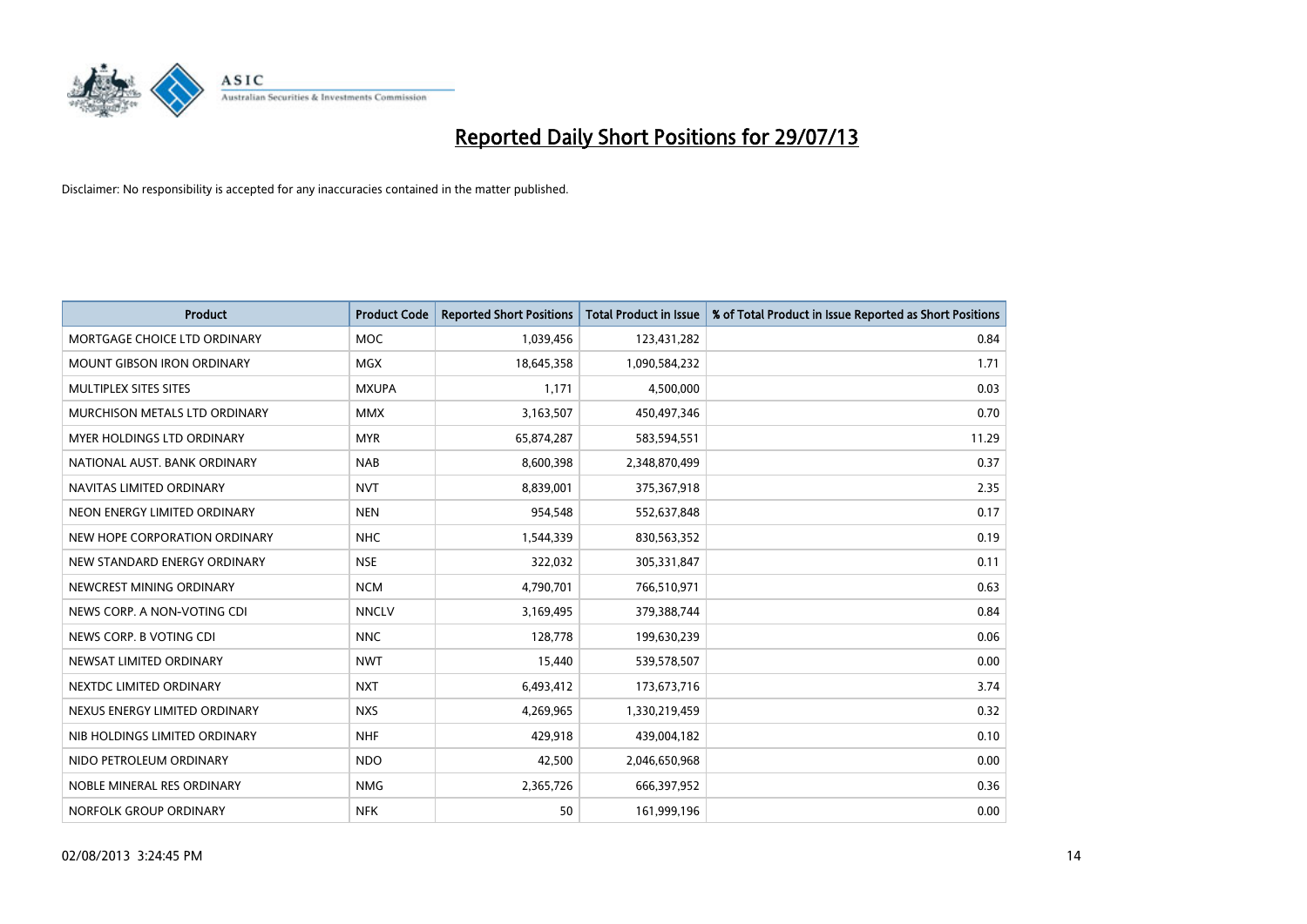

| <b>Product</b>                        | <b>Product Code</b> | <b>Reported Short Positions</b> | <b>Total Product in Issue</b> | % of Total Product in Issue Reported as Short Positions |
|---------------------------------------|---------------------|---------------------------------|-------------------------------|---------------------------------------------------------|
| NORTHERN IRON LTD ORDINARY            | <b>NFE</b>          | 1,617,501                       | 484,405,314                   | 0.33                                                    |
| NORTHERN STAR ORDINARY                | <b>NST</b>          | 6,569,990                       | 424,279,762                   | 1.55                                                    |
| NOVOGEN LIMITED ORDINARY              | <b>NRT</b>          | 226,516                         | 139,098,402                   | 0.16                                                    |
| NRW HOLDINGS LIMITED ORDINARY         | <b>NWH</b>          | 21,178,346                      | 278,888,011                   | 7.59                                                    |
| NUCOAL RESOURCES LTD ORDINARY         | <b>NCR</b>          | 90,001                          | 768,612,354                   | 0.01                                                    |
| NUFARM LIMITED ORDINARY               | <b>NUF</b>          | 15,094,031                      | 262,954,040                   | 5.74                                                    |
| OCEANAGOLD CORP. CHESS DEPOSITARY INT | <b>OGC</b>          | 1,971,501                       | 293,574,586                   | 0.67                                                    |
| OIL SEARCH LTD ORDINARY               | OSH                 | 7,210,586                       | 1,340,018,530                 | 0.54                                                    |
| OM HOLDINGS LIMITED ORDINARY          | OMH                 | 3,207,364                       | 733,423,337                   | 0.44                                                    |
| ORICA LIMITED ORDINARY                | ORI                 | 7,939,234                       | 368,203,632                   | 2.16                                                    |
| ORIGIN ENERGY ORDINARY                | <b>ORG</b>          | 14,107,136                      | 1,097,963,570                 | 1.28                                                    |
| OROCOBRE LIMITED ORDINARY             | <b>ORE</b>          | 452,079                         | 117,745,140                   | 0.38                                                    |
| OROTONGROUP LIMITED ORDINARY          | ORL                 | 319,019                         | 40,880,902                    | 0.78                                                    |
| ORPHEUS ENERGY LTD ORDINARY           | <b>OEG</b>          | 67,200                          | 130,475,919                   | 0.05                                                    |
| <b>OZ MINERALS ORDINARY</b>           | <b>OZL</b>          | 8,330,236                       | 303,470,022                   | 2.74                                                    |
| PACIFIC BRANDS ORDINARY               | <b>PBG</b>          | 14,922,082                      | 912,915,695                   | 1.63                                                    |
| PALADIN ENERGY LTD ORDINARY           | <b>PDN</b>          | 109,822,407                     | 837,187,808                   | 13.12                                                   |
| PANAUST LIMITED ORDINARY              | <b>PNA</b>          | 6,953,189                       | 619,084,930                   | 1.12                                                    |
| PANORAMIC RESOURCES ORDINARY          | PAN                 | 136,923                         | 260,676,416                   | 0.05                                                    |
| PAPERLINX LIMITED ORDINARY            | <b>PPX</b>          | 48,101                          | 609,280,761                   | 0.01                                                    |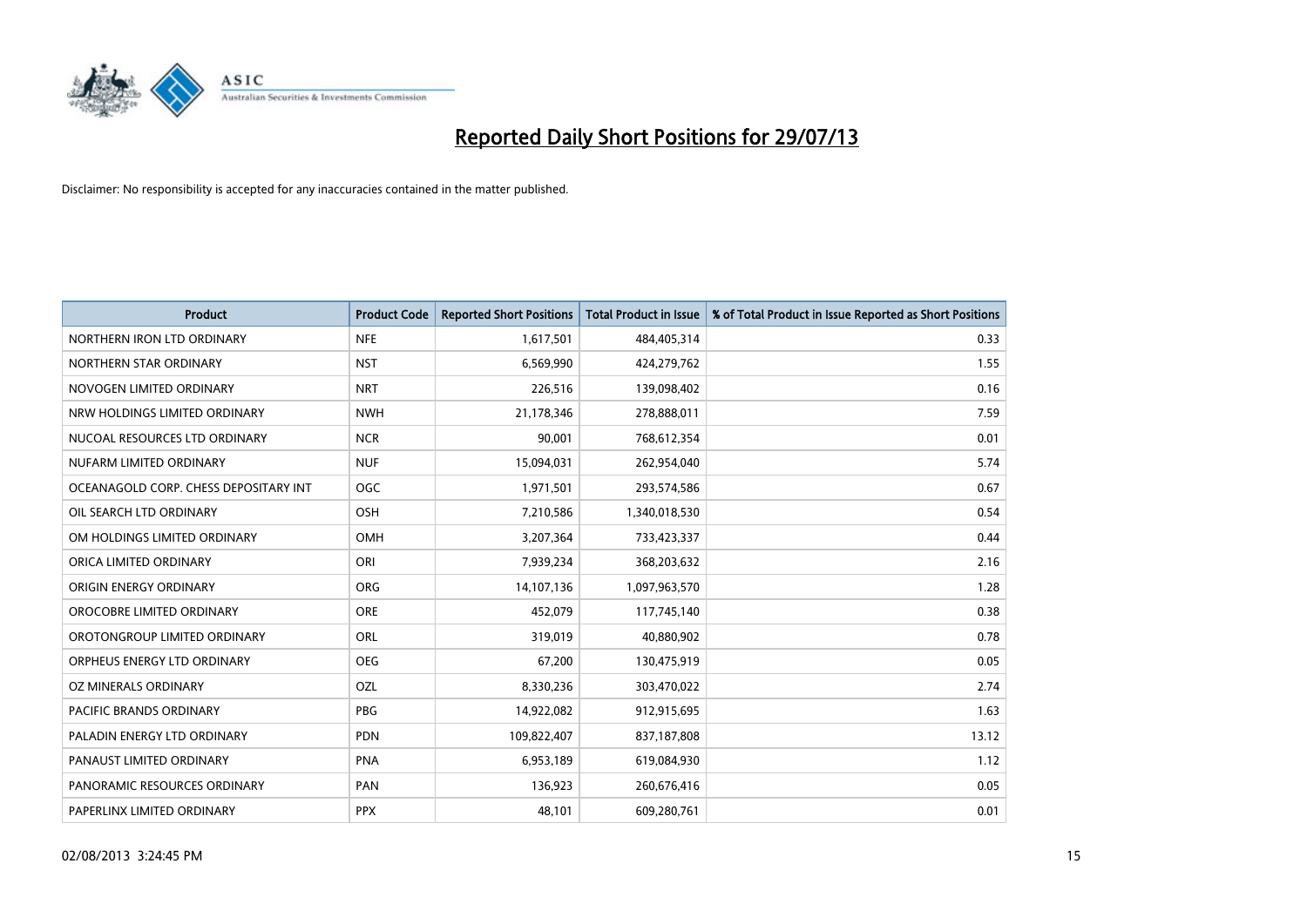

| <b>Product</b>                 | <b>Product Code</b> | <b>Reported Short Positions</b> | <b>Total Product in Issue</b> | % of Total Product in Issue Reported as Short Positions |
|--------------------------------|---------------------|---------------------------------|-------------------------------|---------------------------------------------------------|
| PAPILLON RES LTD ORDINARY      | <b>PIR</b>          | 9,493,384                       | 337,544,210                   | 2.81                                                    |
| PEEL MINING LIMITED ORDINARY   | <b>PEX</b>          | 25,291                          | 129,871,683                   | 0.02                                                    |
| PEET LIMITED ORDINARY          | <b>PPC</b>          | 3,668,845                       | 431,986,887                   | 0.85                                                    |
| PERILYA LIMITED ORDINARY       | PEM                 | 21,528                          | 769,316,426                   | 0.00                                                    |
| PERPETUAL LIMITED ORDINARY     | <b>PPT</b>          | 2,214,069                       | 41,980,678                    | 5.27                                                    |
| PERSEUS MINING LTD ORDINARY    | PRU                 | 18,885,868                      | 457,962,088                   | 4.12                                                    |
| PHARMAXIS LTD ORDINARY         | <b>PXS</b>          | 6,973,502                       | 308,543,389                   | 2.26                                                    |
| PHOSPHAGENICS LTD. ORDINARY    | <b>POH</b>          | 274,058                         | 1,020,465,957                 | 0.03                                                    |
| PLATINUM ASSET ORDINARY        | <b>PTM</b>          | 3,669,965                       | 578,145,695                   | 0.63                                                    |
| PLATINUM AUSTRALIA ORDINARY    | PLA                 | 836,127                         | 504,968,043                   | 0.17                                                    |
| PMI GOLD CORP CDI 1:1          | <b>PVM</b>          | 232,274                         | 151,793,751                   | 0.15                                                    |
| PMP LIMITED ORDINARY           | <b>PMP</b>          | 28,840                          | 323,781,124                   | 0.01                                                    |
| PREMIER INVESTMENTS ORDINARY   | <b>PMV</b>          | 1,451,094                       | 155,260,478                   | 0.93                                                    |
| PRIMA BIOMED LTD ORDINARY      | <b>PRR</b>          | 343,262                         | 1,159,559,341                 | 0.03                                                    |
| PRIMARY HEALTH CARE ORDINARY   | <b>PRY</b>          | 27,334,965                      | 503,921,941                   | 5.42                                                    |
| PRIMEAG AUSTRALIA ORDINARY     | PAG                 | 7,296                           | 266,394,444                   | 0.00                                                    |
| PROGRAMMED ORDINARY            | <b>PRG</b>          | 403,286                         | 118,192,527                   | 0.34                                                    |
| <b>OANTAS AIRWAYS ORDINARY</b> | QAN                 | 25,292,672                      | 2,241,745,788                 | 1.13                                                    |
| OBE INSURANCE GROUP ORDINARY   | <b>OBE</b>          | 27,861,442                      | 1,220,868,532                 | 2.28                                                    |
| ORXPHARMA LTD ORDINARY         | QRX                 | 1,160,843                       | 144,785,606                   | 0.80                                                    |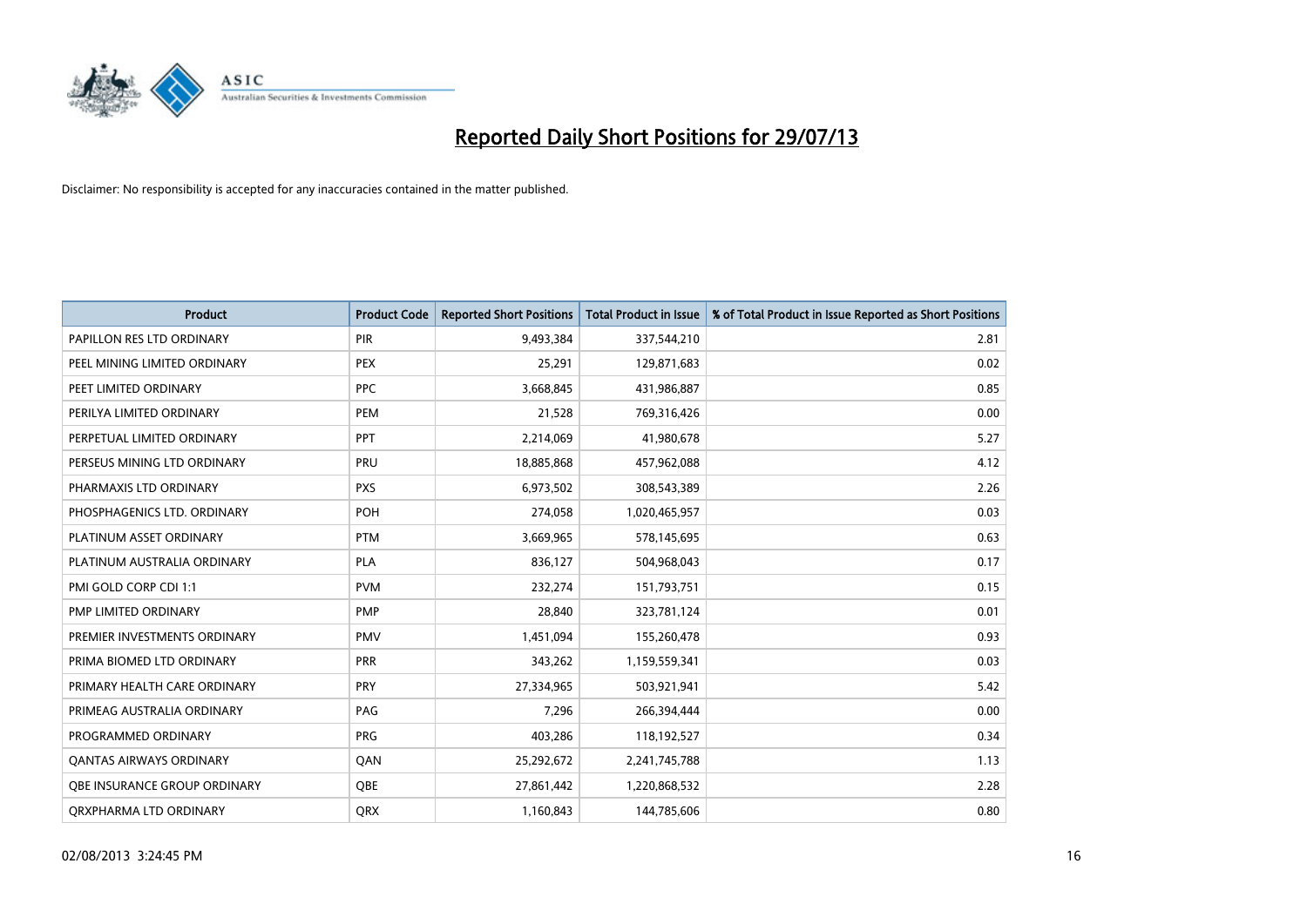

| <b>Product</b>                      | <b>Product Code</b> | <b>Reported Short Positions</b> | <b>Total Product in Issue</b> | % of Total Product in Issue Reported as Short Positions |
|-------------------------------------|---------------------|---------------------------------|-------------------------------|---------------------------------------------------------|
| <b>QUBE HOLDINGS LTD ORDINARY</b>   | <b>QUB</b>          | 15,085,202                      | 928,965,547                   | 1.62                                                    |
| RAMELIUS RESOURCES ORDINARY         | <b>RMS</b>          | 3,148,191                       | 337,686,949                   | 0.93                                                    |
| RAMSAY HEALTH CARE ORDINARY         | <b>RHC</b>          | 1,991,276                       | 202,081,252                   | 0.99                                                    |
| RANGE RESOURCES LTD ORDINARY        | <b>RRS</b>          | 44,458                          | 2,873,969,974                 | 0.00                                                    |
| <b>RCR TOMLINSON ORDINARY</b>       | <b>RCR</b>          | 2,264,670                       | 132,431,265                   | 1.71                                                    |
| <b>REA GROUP ORDINARY</b>           | <b>REA</b>          | 718,831                         | 131,714,699                   | 0.55                                                    |
| <b>RECKON LIMITED ORDINARY</b>      | <b>RKN</b>          | 4,171                           | 129,488,015                   | 0.00                                                    |
| RED 5 LIMITED ORDINARY              | <b>RED</b>          | 3,812,914                       | 135,488,008                   | 2.81                                                    |
| <b>RED FORK ENERGY ORDINARY</b>     | <b>RFE</b>          | 3,699,938                       | 446,551,719                   | 0.83                                                    |
| REDBANK ENERGY LTD ORDINARY         | AEJ                 | 13                              | 786,287                       | 0.00                                                    |
| REECE AUSTRALIA LTD. ORDINARY       | <b>REH</b>          | 447                             | 99,600,000                    | 0.00                                                    |
| REGIS RESOURCES ORDINARY            | <b>RRL</b>          | 14,782,588                      | 477,287,629                   | 3.10                                                    |
| RESMED INC CDI 10:1                 | <b>RMD</b>          | 8,491,521                       | 1,556,242,300                 | 0.55                                                    |
| <b>RESOLUTE MINING ORDINARY</b>     | <b>RSG</b>          | 1,901,391                       | 640,994,224                   | 0.30                                                    |
| RESOURCE EQUIP LTD ORDINARY         | <b>RQL</b>          | 5,000                           | 248,990,471                   | 0.00                                                    |
| <b>RESOURCE GENERATION ORDINARY</b> | <b>RES</b>          | 170,073                         | 284,698,002                   | 0.06                                                    |
| RETAIL FOOD GROUP ORDINARY          | <b>RFG</b>          | 2,350,821                       | 130,301,190                   | 1.80                                                    |
| REX MINERALS LIMITED ORDINARY       | <b>RXM</b>          | 1,828,980                       | 188,907,284                   | 0.97                                                    |
| RHG LIMITED ORDINARY                | <b>RHG</b>          | 1,085                           | 308,483,177                   | 0.00                                                    |
| <b>RIALTO ENERGY ORDINARY</b>       | <b>RIA</b>          | 41                              | 786,649,489                   | 0.00                                                    |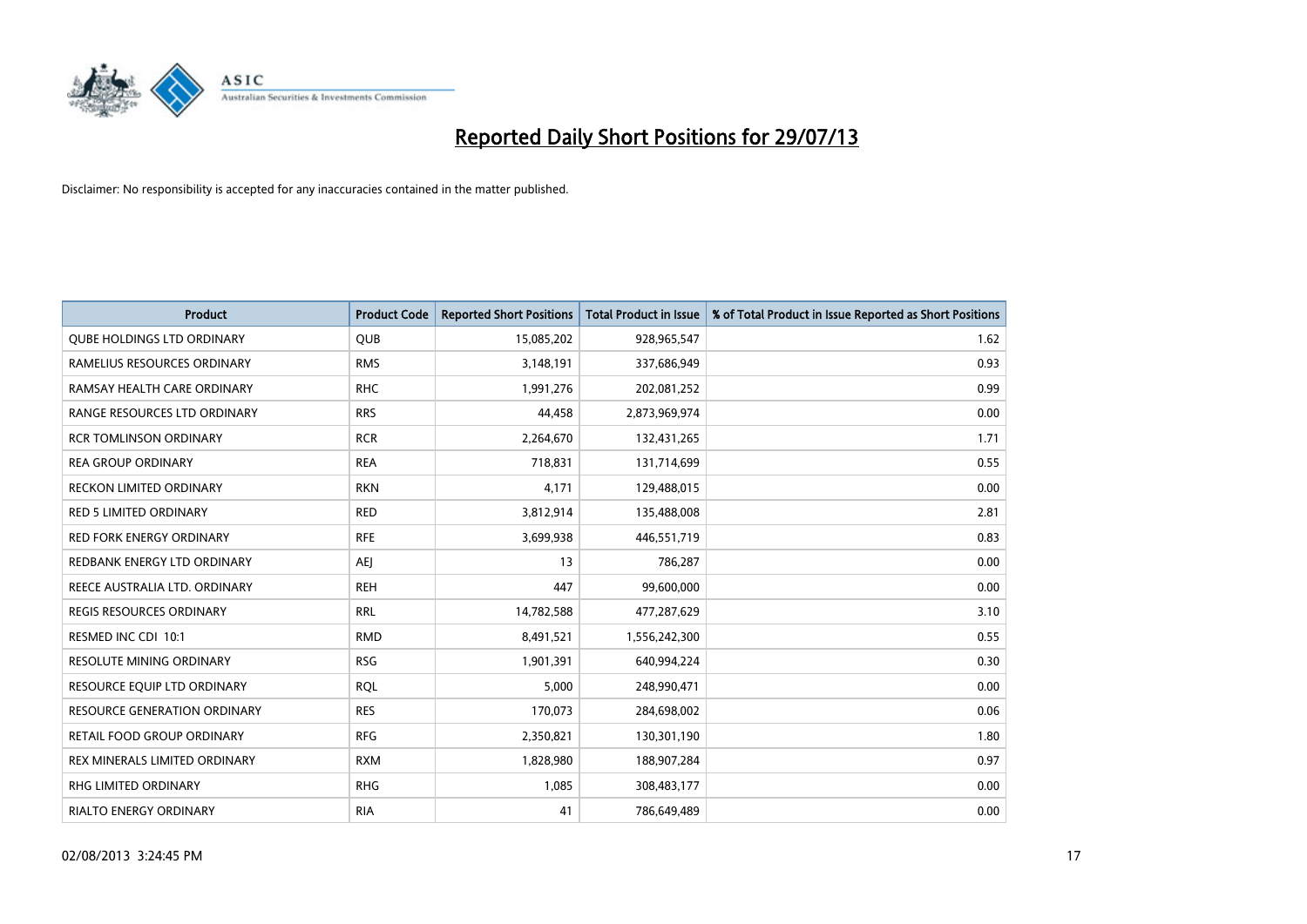

| <b>Product</b>                        | <b>Product Code</b> | <b>Reported Short Positions</b> | <b>Total Product in Issue</b> | % of Total Product in Issue Reported as Short Positions |
|---------------------------------------|---------------------|---------------------------------|-------------------------------|---------------------------------------------------------|
| <b>RIDLEY CORPORATION ORDINARY</b>    | <b>RIC</b>          | 675,520                         | 307,817,071                   | 0.22                                                    |
| RIO TINTO LIMITED ORDINARY            | <b>RIO</b>          | 5,998,865                       | 435,758,720                   | 1.38                                                    |
| ROBUST RESOURCES ORDINARY             | <b>ROL</b>          | 10,000                          | 88,139,423                    | 0.01                                                    |
| ROC OIL COMPANY ORDINARY              | <b>ROC</b>          | 1,899,406                       | 683,235,552                   | 0.28                                                    |
| SAI GLOBAL LIMITED ORDINARY           | SAI                 | 12,109,755                      | 209,440,120                   | 5.78                                                    |
| SALMAT LIMITED ORDINARY               | <b>SLM</b>          | 59,258                          | 159,812,799                   | 0.04                                                    |
| SANDFIRE RESOURCES ORDINARY           | <b>SFR</b>          | 3,833,793                       | 155,640,968                   | 2.46                                                    |
| SANTANA MINERALS LTD ORDINARY         | SMI                 | 488,715                         | 97,725,799                    | 0.50                                                    |
| SANTOS LTD ORDINARY                   | <b>STO</b>          | 5,476,829                       | 965,584,404                   | 0.57                                                    |
| SARACEN MINERAL ORDINARY              | SAR                 | 20,164,466                      | 595,263,186                   | 3.39                                                    |
| SCA PROPERTY GROUP STAPLED SECURITIES | SCP                 | 33,397,809                      | 642,417,140                   | 5.20                                                    |
| SEDGMAN LIMITED ORDINARY              | SDM                 | 619,071                         | 220,368,310                   | 0.28                                                    |
| SEEK LIMITED ORDINARY                 | <b>SEK</b>          | 19,913,840                      | 337,833,019                   | 5.89                                                    |
| SELECT HARVESTS ORDINARY              | SHV                 | 24,511                          | 57,462,851                    | 0.04                                                    |
| SENEX ENERGY LIMITED ORDINARY         | <b>SXY</b>          | 6,603,643                       | 1,140,804,837                 | 0.58                                                    |
| SERVCORP LIMITED ORDINARY             | SRV                 | 242                             | 98,432,275                    | 0.00                                                    |
| SERVICE STREAM ORDINARY               | SSM                 | 477,216                         | 283,418,867                   | 0.17                                                    |
| SEVEN GROUP HOLDINGS ORDINARY         | <b>SVW</b>          | 2,799,131                       | 308,160,281                   | 0.91                                                    |
| SEVEN WEST MEDIA LTD ORDINARY         | <b>SWM</b>          | 3,541,404                       | 999,160,872                   | 0.35                                                    |
| SIGMA PHARMACEUTICAL ORDINARY         | <b>SIP</b>          | 7,931,057                       | 1,135,152,441                 | 0.70                                                    |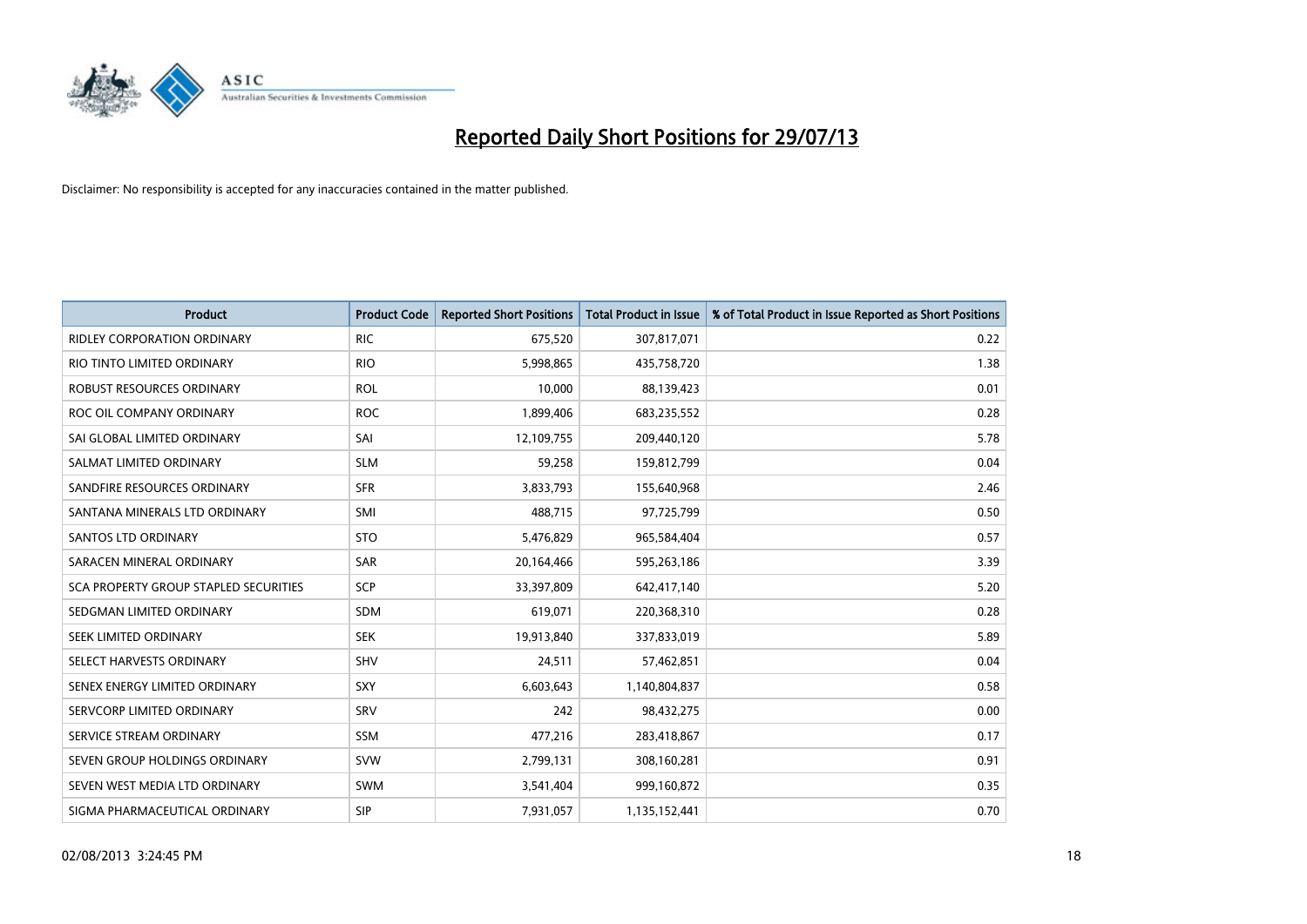

| <b>Product</b>                           | <b>Product Code</b> | <b>Reported Short Positions</b> | <b>Total Product in Issue</b> | % of Total Product in Issue Reported as Short Positions |
|------------------------------------------|---------------------|---------------------------------|-------------------------------|---------------------------------------------------------|
| SIHAYO GOLD LIMITED ORDINARY             | <b>SIH</b>          |                                 | 844,832,293                   | 0.00                                                    |
| SILEX SYSTEMS ORDINARY                   | <b>SLX</b>          | 1,952,446                       | 170,249,150                   | 1.15                                                    |
| SILVER CHEF LIMITED ORDINARY             | SIV                 | 57,574                          | 28,762,745                    | 0.20                                                    |
| SILVER LAKE RESOURCE ORDINARY            | <b>SLR</b>          | 10,977,915                      | 379,048,750                   | 2.90                                                    |
| SIMS METAL MGMT LTD ORDINARY             | SGM                 | 9,110,281                       | 204,314,281                   | 4.46                                                    |
| SINGAPORE TELECOMM. CHESS DEPOSITARY INT | SGT                 | 4,198,170                       | 193,182,091                   | 2.17                                                    |
| SIRIUS RESOURCES NL ORDINARY             | <b>SIR</b>          | 4,167,488                       | 226,270,167                   | 1.84                                                    |
| SIRTEX MEDICAL ORDINARY                  | <b>SRX</b>          | 608,183                         | 56,079,887                    | 1.08                                                    |
| SKILLED GROUP LTD ORDINARY               | <b>SKE</b>          | 5,068,363                       | 233,533,526                   | 2.17                                                    |
| <b>SLATER &amp; GORDON ORDINARY</b>      | SGH                 | 942                             | 197,109,265                   | 0.00                                                    |
| SMS MANAGEMENT, ORDINARY                 | <b>SMX</b>          | 1,876,548                       | 69,919,865                    | 2.68                                                    |
| SONIC HEALTHCARE ORDINARY                | <b>SHL</b>          | 5,499,923                       | 397,205,681                   | 1.38                                                    |
| SOUL PATTINSON (W.H) ORDINARY            | SOL                 | 80,297                          | 239,395,320                   | 0.03                                                    |
| SOUTH BOULDER MINES ORDINARY             | <b>STB</b>          | 15,728                          | 127,952,826                   | 0.01                                                    |
| SP AUSNET STAPLED SECURITIES             | <b>SPN</b>          | 38,323,983                      | 3,376,325,523                 | 1.14                                                    |
| SPARK INFRASTRUCTURE STAPLED NOTE & UNIT | SKI                 | 56,921,574                      | 1,326,734,264                 | 4.29                                                    |
| SPDR 200 FUND ETF UNITS                  | <b>STW</b>          | 35,382                          | 45,278,688                    | 0.08                                                    |
| SPECIALTY FASHION ORDINARY               | <b>SFH</b>          | 110,001                         | 192,236,121                   | 0.06                                                    |
| ST BARBARA LIMITED ORDINARY              | <b>SBM</b>          | 25,972,886                      | 488,074,077                   | 5.32                                                    |
| STARPHARMA HOLDINGS ORDINARY             | SPL                 | 15,652,675                      | 283,864,948                   | 5.51                                                    |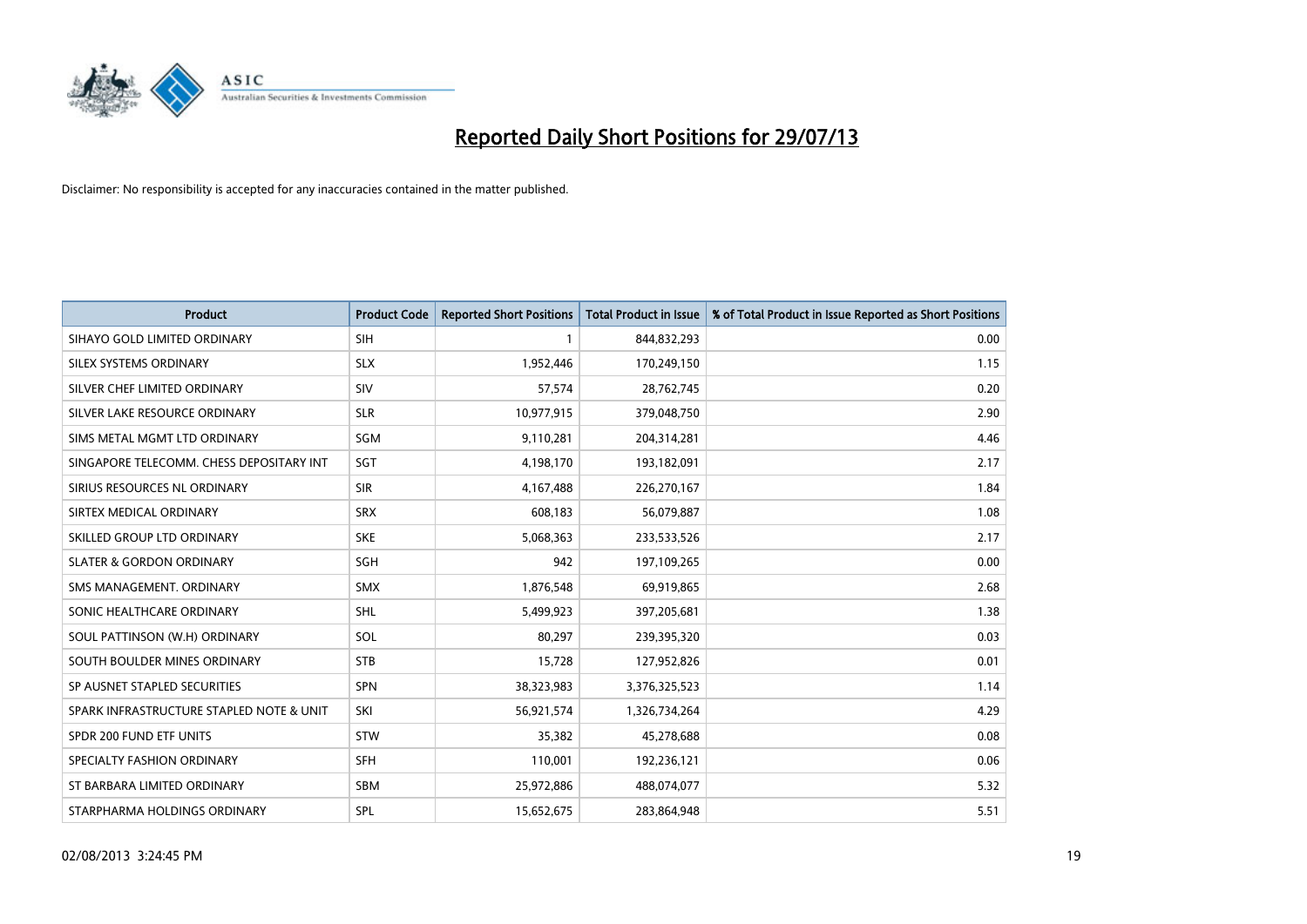

| <b>Product</b>                   | <b>Product Code</b> | <b>Reported Short Positions</b> | <b>Total Product in Issue</b> | % of Total Product in Issue Reported as Short Positions |
|----------------------------------|---------------------|---------------------------------|-------------------------------|---------------------------------------------------------|
| STHN CROSS MEDIA ORDINARY        | <b>SXL</b>          | 8,287,639                       | 704,858,524                   | 1.18                                                    |
| STOCKLAND UNITS/ORD STAPLED      | SGP                 | 9,192,542                       | 2,305,750,747                 | 0.40                                                    |
| STRAITS RES LTD. ORDINARY        | <b>SRQ</b>          | 31,522                          | 1,164,150,159                 | 0.00                                                    |
| STW COMMUNICATIONS ORDINARY      | <b>SGN</b>          | 1,209,711                       | 403,828,512                   | 0.30                                                    |
| SUNCORP GROUP LTD ORDINARY       | <b>SUN</b>          | 9,374,436                       | 1,286,600,980                 | 0.73                                                    |
| SUNDANCE ENERGY ORDINARY         | <b>SEA</b>          | 503,913                         | 462,611,982                   | 0.11                                                    |
| SUNDANCE RESOURCES ORDINARY      | <b>SDL</b>          | 50,342,277                      | 3,072,110,985                 | 1.64                                                    |
| SUNLAND GROUP LTD ORDINARY       | <b>SDG</b>          | 18,391                          | 189,417,674                   | 0.01                                                    |
| SUPER RET REP LTD ORDINARY       | <b>SUL</b>          | 924,146                         | 196,472,811                   | 0.47                                                    |
| SYD AIRPORT STAPLED US PROHIBIT. | SYD                 | 18,605,913                      | 1,861,210,782                 | 1.00                                                    |
| SYRAH RESOURCES ORDINARY         | <b>SYR</b>          | 618,382                         | 147,867,623                   | 0.42                                                    |
| TABCORP HOLDINGS LTD ORDINARY    | <b>TAH</b>          | 20,917,464                      | 744,885,690                   | 2.81                                                    |
| TANAMI GOLD NL ORDINARY          | <b>TAM</b>          | 41                              | 587,548,523                   | 0.00                                                    |
| TAP OIL LIMITED ORDINARY         | <b>TAP</b>          | 217,287                         | 241,608,606                   | 0.09                                                    |
| TASSAL GROUP LIMITED ORDINARY    | <b>TGR</b>          | 269,208                         | 146,304,404                   | 0.18                                                    |
| TATTS GROUP LTD ORDINARY         | <b>TTS</b>          | 15,761,536                      | 1,402,708,406                 | 1.12                                                    |
| TELECOM CORPORATION ORDINARY     | <b>TEL</b>          | 11,192,048                      | 1,817,088,869                 | 0.62                                                    |
| TELSTRA CORPORATION. ORDINARY    | <b>TLS</b>          | 37,742,370                      | 12,443,074,357                | 0.30                                                    |
| TEN NETWORK HOLDINGS ORDINARY    | <b>TEN</b>          | 124,119,663                     | 2,586,970,845                 | 4.80                                                    |
| TERANGA GOLD CORP CDI 1:1        | <b>TGZ</b>          | 32,078                          | 133,042,143                   | 0.02                                                    |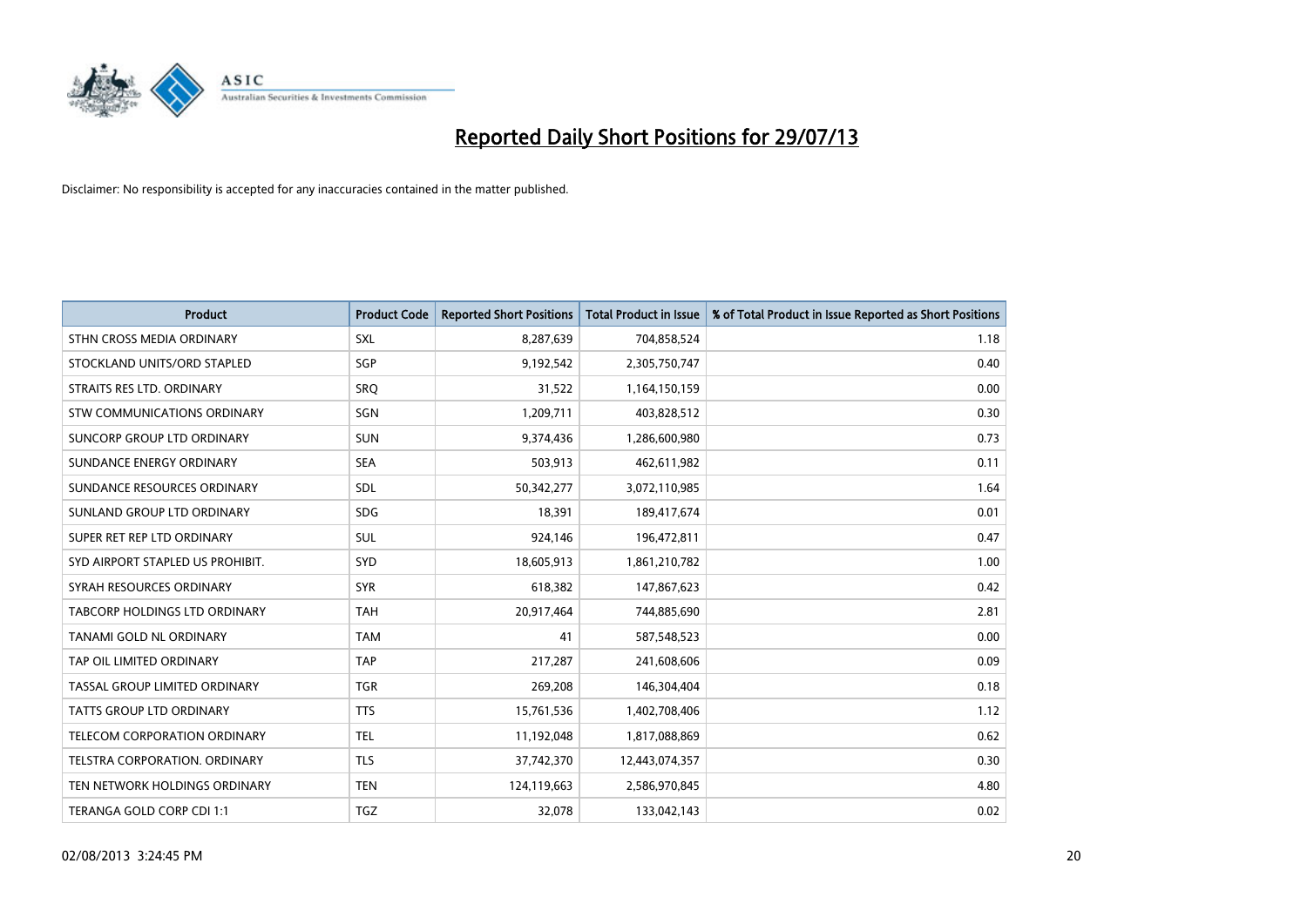

| <b>Product</b>                        | <b>Product Code</b> | <b>Reported Short Positions</b> | <b>Total Product in Issue</b> | % of Total Product in Issue Reported as Short Positions |
|---------------------------------------|---------------------|---------------------------------|-------------------------------|---------------------------------------------------------|
| THE REJECT SHOP ORDINARY              | <b>TRS</b>          | 529,410                         | 28,826,248                    | 1.84                                                    |
| THE TRUST COMP LTD ORDINARY           | <b>TRU</b>          | 2,857                           | 33,657,334                    | 0.01                                                    |
| THORN GROUP LIMITED ORDINARY          | <b>TGA</b>          | 50,135                          | 148,897,155                   | 0.03                                                    |
| <b>TIGER RESOURCES ORDINARY</b>       | <b>TGS</b>          | 911,734                         | 674,770,269                   | 0.14                                                    |
| TOLL HOLDINGS LTD ORDINARY            | <b>TOL</b>          | 32,621,367                      | 717,133,875                   | 4.55                                                    |
| TOX FREE SOLUTIONS ORDINARY           | <b>TOX</b>          | 905,804                         | 132,519,859                   | 0.68                                                    |
| TPG TELECOM LIMITED ORDINARY          | <b>TPM</b>          | 1,034,515                       | 793,808,141                   | 0.13                                                    |
| <b>TRADE ME GROUP ORDINARY</b>        | <b>TME</b>          | 348,692                         | 396,017,568                   | 0.09                                                    |
| <b>TRANSFIELD SERVICES ORDINARY</b>   | <b>TSE</b>          | 19,816,729                      | 512,457,716                   | 3.87                                                    |
| TRANSPACIFIC INDUST, ORDINARY         | <b>TPI</b>          | 9,171,598                       | 1,578,563,490                 | 0.58                                                    |
| TRANSURBAN GROUP TRIPLE STAPLED SEC.  | TCL                 | 1,472,394                       | 1,481,594,818                 | 0.10                                                    |
| <b>TREASURY GROUP ORDINARY</b>        | <b>TRG</b>          | 599                             | 23,070,755                    | 0.00                                                    |
| TREASURY WINE ESTATE ORDINARY         | <b>TWE</b>          | 19,236,262                      | 647,227,144                   | 2.97                                                    |
| TROY RESOURCES LTD ORDINARY           | <b>TRY</b>          | 454,048                         | 164,568,698                   | 0.28                                                    |
| TWENTY-FIRST FOX INC A NON-VOTING CDI | <b>FOXLV</b>        | 1,793,326                       | 1,624,361,430                 | 0.11                                                    |
| TWENTY-FIRST FOX INC B VOTING CDI     | <b>FOX</b>          | 268,162                         | 1,112,242,645                 | 0.02                                                    |
| UGL LIMITED ORDINARY                  | UGL                 | 16,102,196                      | 166,511,240                   | 9.67                                                    |
| <b>UXC LIMITED ORDINARY</b>           | <b>UXC</b>          | 290,794                         | 308,806,649                   | 0.09                                                    |
| VIRGIN AUS HLDG LTD ORDINARY          | <b>VAH</b>          | 78,206,055                      | 2,581,231,776                 | 3.03                                                    |
| <b>VIRTUS HEALTH LTD ORDINARY</b>     | <b>VRT</b>          | 330,491                         | 79,536,601                    | 0.42                                                    |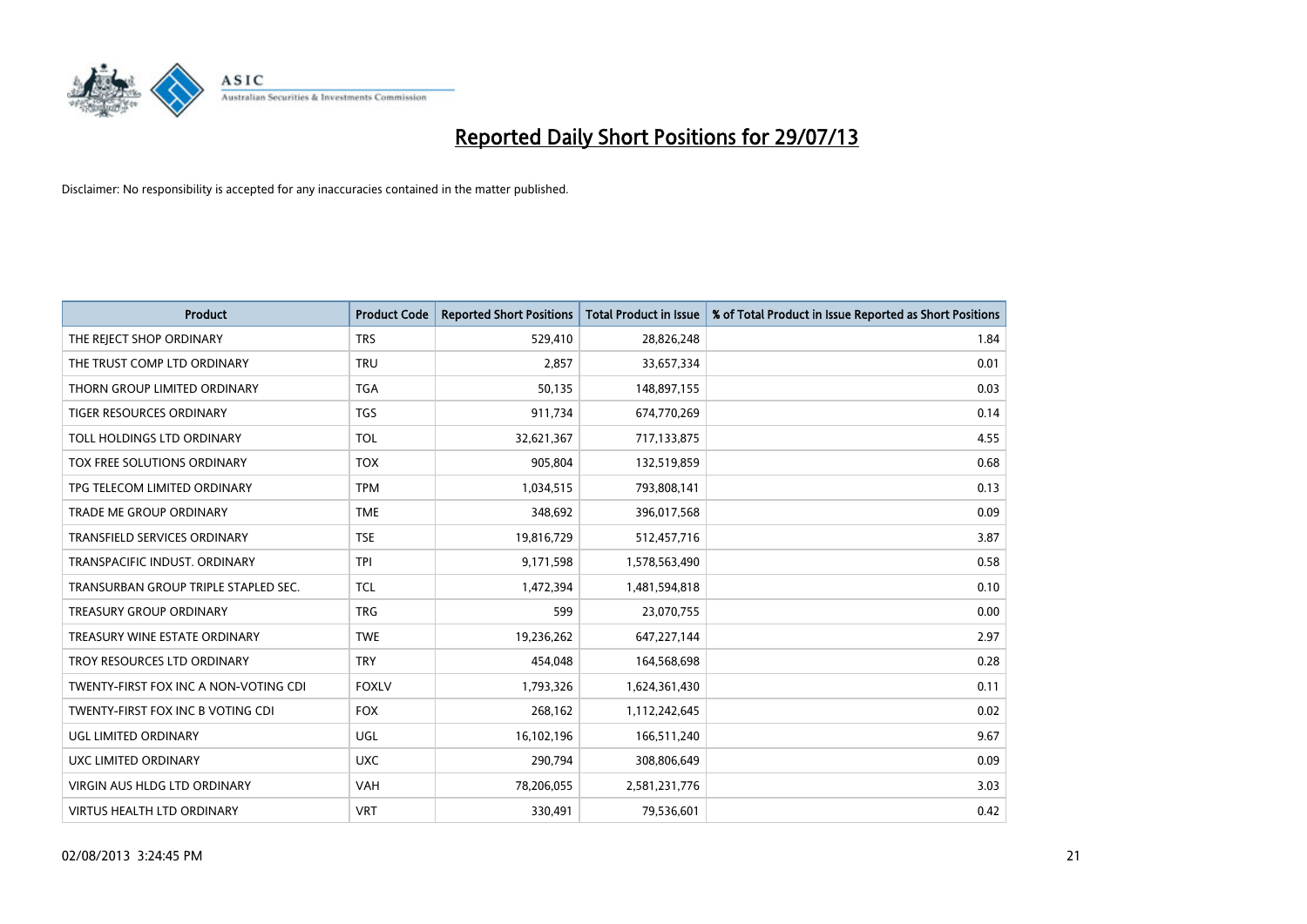

| <b>Product</b>                         | <b>Product Code</b> | <b>Reported Short Positions</b> | <b>Total Product in Issue</b> | % of Total Product in Issue Reported as Short Positions |
|----------------------------------------|---------------------|---------------------------------|-------------------------------|---------------------------------------------------------|
| <b>VOCUS COMMS LTD ORDINARY</b>        | <b>VOC</b>          | 22,920                          | 78,546,557                    | 0.03                                                    |
| WATPAC LIMITED ORDINARY                | <b>WTP</b>          | 54,657                          | 184,332,526                   | 0.03                                                    |
| <b>WDS LIMITED ORDINARY</b>            | <b>WDS</b>          | $\overline{7}$                  | 144,740,614                   | 0.00                                                    |
| WEBIET LIMITED ORDINARY                | <b>WEB</b>          | 1,324,368                       | 79,397,959                    | 1.67                                                    |
| <b>WESFARMERS LIMITED ORDINARY</b>     | <b>WES</b>          | 23,890,466                      | 1,006,671,453                 | 2.37                                                    |
| WESFARMERS LIMITED PARTIALLY PROTECTED | <b>WESN</b>         | 113,279                         | 150,522,145                   | 0.08                                                    |
| WESTERN AREAS LTD ORDINARY             | <b>WSA</b>          | 20,570,645                      | 196,843,803                   | 10.45                                                   |
| WESTERN DESERT RES. ORDINARY           | <b>WDR</b>          | 2,242,693                       | 392,493,317                   | 0.57                                                    |
| WESTFIELD GROUP ORD/UNIT STAPLED SEC   | <b>WDC</b>          | 6,652,455                       | 2,169,560,150                 | 0.31                                                    |
| WESTFIELD RETAIL TST UNIT STAPLED      | <b>WRT</b>          | 14,160,705                      | 3,054,166,195                 | 0.46                                                    |
| WESTPAC BANKING CORP ORDINARY          | <b>WBC</b>          | 25,333,492                      | 3,103,729,084                 | 0.82                                                    |
| WHITE ENERGY COMPANY ORDINARY          | <b>WEC</b>          | 42,413                          | 322,974,494                   | 0.01                                                    |
| WHITEHAVEN COAL ORDINARY               | <b>WHC</b>          | 103,445,347                     | 1,025,692,710                 | 10.09                                                   |
| WHK GROUP LIMITED ORDINARY             | <b>WHG</b>          | 1,437,635                       | 269,665,096                   | 0.53                                                    |
| WIDE BAY AUST LTD ORDINARY             | <b>WBB</b>          | 6,004                           | 36,238,600                    | 0.02                                                    |
| WINDIMURRA VANADIUM ORDINARY           | <b>WVL</b>          | 20,461                          | 19,284,366                    | 0.11                                                    |
| WOODSIDE PETROLEUM ORDINARY            | <b>WPL</b>          | 2,550,486                       | 823,910,657                   | 0.31                                                    |
| WOOLWORTHS LIMITED ORDINARY            | <b>WOW</b>          | 7,224,652                       | 1,250,205,446                 | 0.58                                                    |
| <b>WORLEYPARSONS LTD ORDINARY</b>      | <b>WOR</b>          | 5,408,064                       | 243,184,959                   | 2.22                                                    |
| WOTIF.COM HOLDINGS ORDINARY            | <b>WTF</b>          | 21,308,492                      | 211,736,244                   | 10.06                                                   |